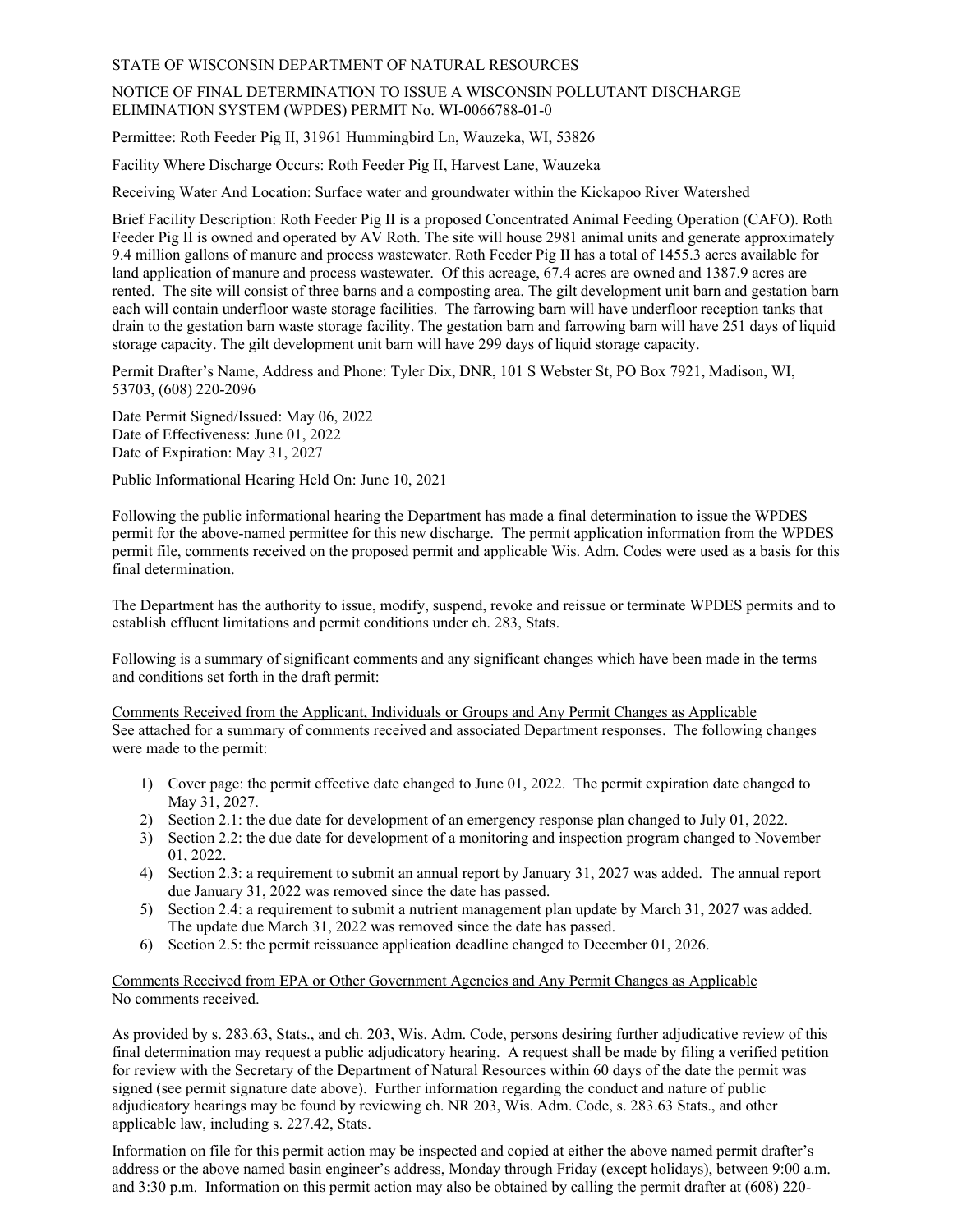2096 or by writing to the Department. Reasonable costs (15 cents per page for copies and 7 cents per page for scanning) will be charged for copies of information in the file other than the public notice and fact sheet. Pursuant to the Americans with Disabilities Act, reasonable accommodation, including the provision of informational material in an alternative format, will be made to qualified individuals upon request.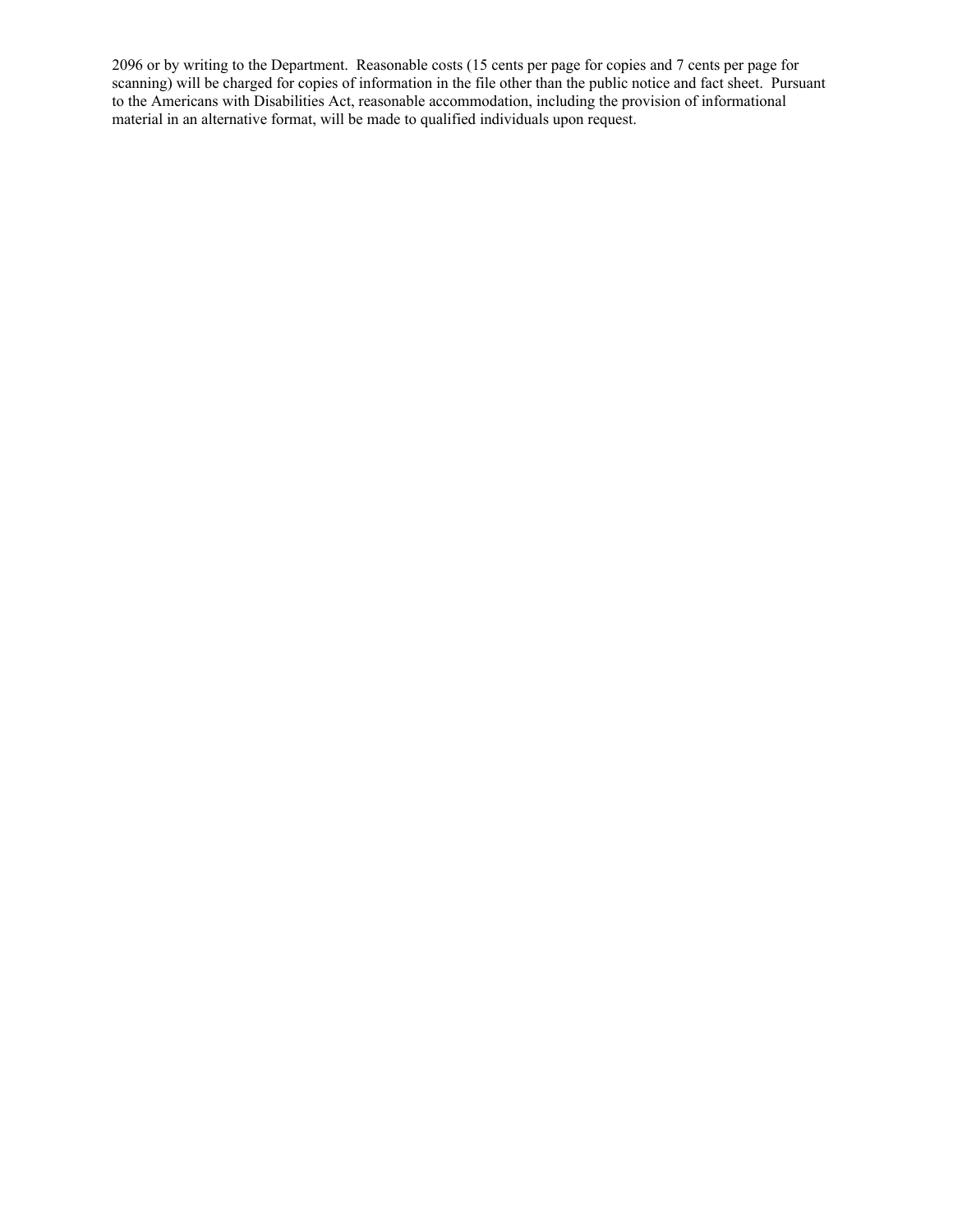**Comment: Negative impacts to water quality (groundwater, surface waters and wetlands) and recreational opportunities will occur due to the storage and land application of manure and process wastewater. The proposed location for the operation is on top of a ridge within a groundwater recharge area and is characterized by steep slopes, thin soils, and karst geology. Karst geology is characterized by cracked bedrock, sinkholes, caves, springs and weeping cliffs, which cause groundwater to be more susceptible to pollution. Surface and groundwater connectivity exists. Phosphorus runoff to surface waters will result in eutrophication and algal blooms. There is concern for pollutants reaching the Kickapoo River, Wisconsin River, Mississippi River, and trout streams. The Kickapoo River is recognized as a continental flyway for endangered species. Fish and beaver dams require protection. The Kickapoo Wildlife Area, Hogback Prairie State Natural Area and Lower Wisconsin River Wetlands are also areas of concern due to potential impacts from the operation.** 

**Response:** The WPDES permit program includes a number of review processes and permit conditions to protect water quality and avoid spills. The WPDES permit contains permit conditions that protect surface waters (including impaired waterways), groundwater and wetlands that are consistent with ch. NR 243, Wis. Adm. Code, the code that establishes permit requirements for CAFOs throughout the state.

For the production area, the DNR reviewed design plans to assure proper design of manure/process wastewater storage and handling structures/systems. In addition, WPDES permits:

- Prohibit production area discharges to navigable waters, except under very limited circumstances. In the unlikely event an authorized discharge were to occur, the permit still requires that the discharge complies with water quality standards.
- Require compliance with water quality standards, groundwater standards and prohibit impairments of wetland functional values
- Require 180 days of storage for liquid manure
- Require periodic self-inspections
- Include proper operation and maintenance actions
- Require development of an emergency response plan for both production and land application areas

For land application areas, permittees must develop a nutrient management plan (NMP) that complies with ch. NR 243 and the permittee's WPDES permit and outlines how, when, where and in what amounts manure and process wastewater from the operation will be land applied on area cropland. CAFO WPDES permits require that operations have adequate land base to land apply their manure and process wastewater. NMP requirements include:

- Manure or process wastewater may not be applied within 100 feet of a direct conduit to groundwater
- Nutrient shall not be spread within 200 feet upslope of direct conduits to groundwater unless the nutrient is effectively incorporated within 72 hours (NRCS 590)
- No manure application within 100 feet of direct conduits to groundwater (sinkholes, private wells)
- Prohibiting the fecal contamination of water in a well
- No application on fields with soils that are 60 inches thick or less over fractured bedrock when ground is frozen or where snow is present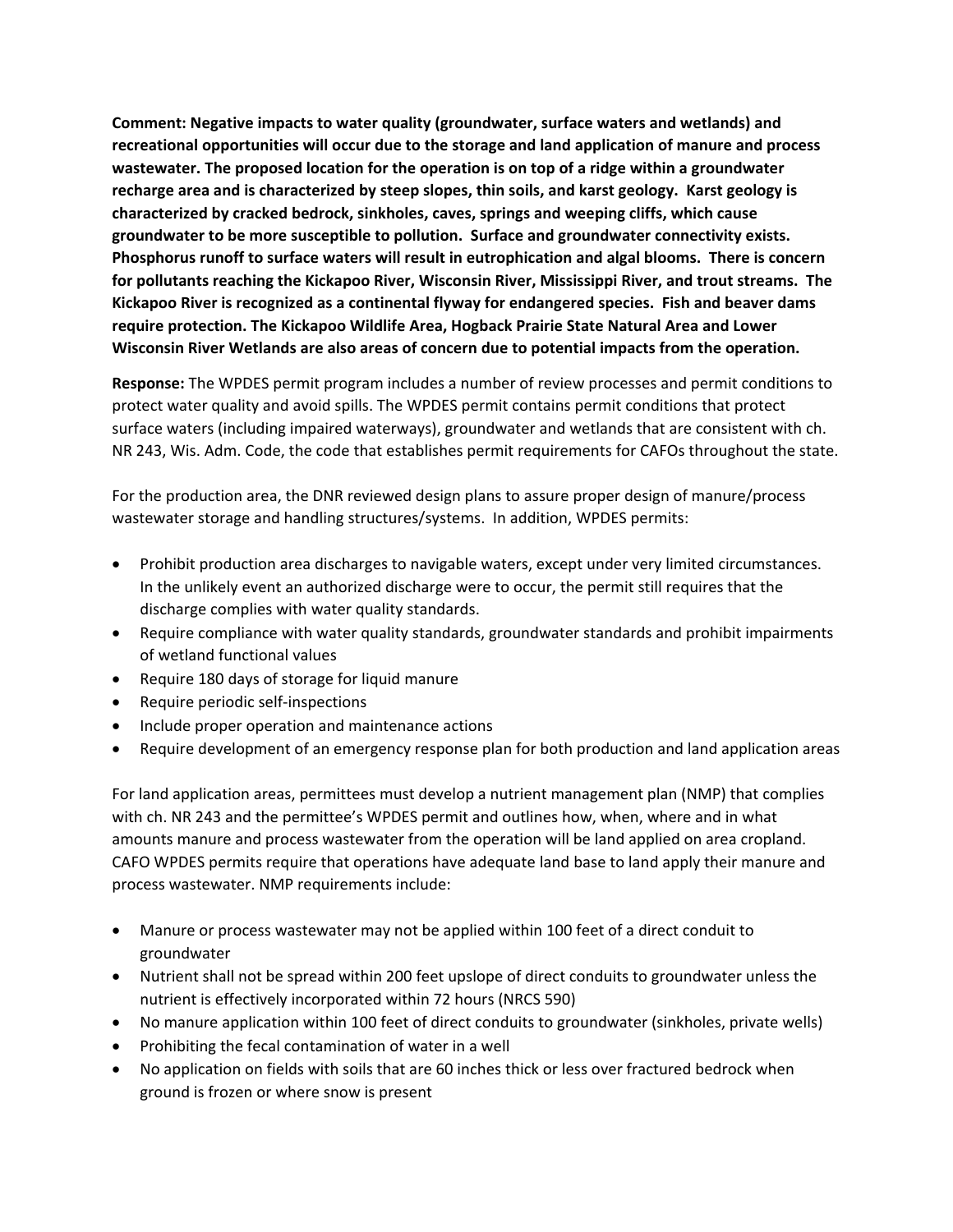- No application when snow is actively melting
- No application on areas of fields that have less than 24 inches of soil to bedrock. Field verification procedures include ground depth evaluations on fields with mapped shallow soils. A detailed protocol for determining bedrock depth on fields with such soils is outlined in the NMP. All fields must be evaluated before applying manure
- All applications of manure and other nutrient sources must be consistent with UW crop recommendations (A2809), applicable sections of NRCS 590 and NR 243 land application requirements. The UW recommendations are written to avoid over-application of nutrients (Nitrogen and Phosphorus) above crop demand.
- Phosphorus-based nutrient management planning

Adherence to these nutrient management and production area requirements is intended to result in the following:

- Maximize use of available nutrients for crop production;
- Prevent delivery of manure and process wastewater to waters of the state;
- Minimize loss of nutrients to waters of the state to prevent exceedances of surface and ground water quality standards;
- Prevent impairment of wetland functional values;
- Retain land applied manure on the soil where it is applied with minimal movement.

# **Comment: Many surface waters in Wisconsin are already classified as impaired due to phosphorus, including the Kickapoo River Watershed in 2018.**

**Response:** The department recognizes that impaired waterways exist in the vicinity of Roth Feeder Pig II. The department agrees with commenters that protection of these surface waters is important. The CAFO WPDES permitting program is intended to protect all types of surface waters. Please view the response to the first comment for additional information.

In addition to department review of designed structures, WPDES permits include operational and discharge restrictions for the production area (e.g., periodic self-inspections, "no discharge" from the production area) and outline best management practices for land application areas (e.g., restrictions when spreading near surface waters and their conduits, limitations on winter spreading of manure, phosphorus and nitrogen-based nutrient budgeting). These requirements eliminate or minimize the potential for discharges to waters of the state. Impacts may still occur, particularly in cases of permit noncompliance; however, the permit provides a means to avoid potential impacts to water quality and address those impacts if they occur.

**Comment: The department relied on a bedrock map from 1876 and that the surface formation at the site could be Platteville Limestone instead of Prairie du Chien Dolomite due to the comparison of well construction reports for wells SJ675 and SJ643. Little is known about the site hydrogeology or hydrostratigraphy. Karst geology can change over time and that voids beneath the production area could become larger. Comments requested a detailed, systematic geologic study, including resistivity testing.**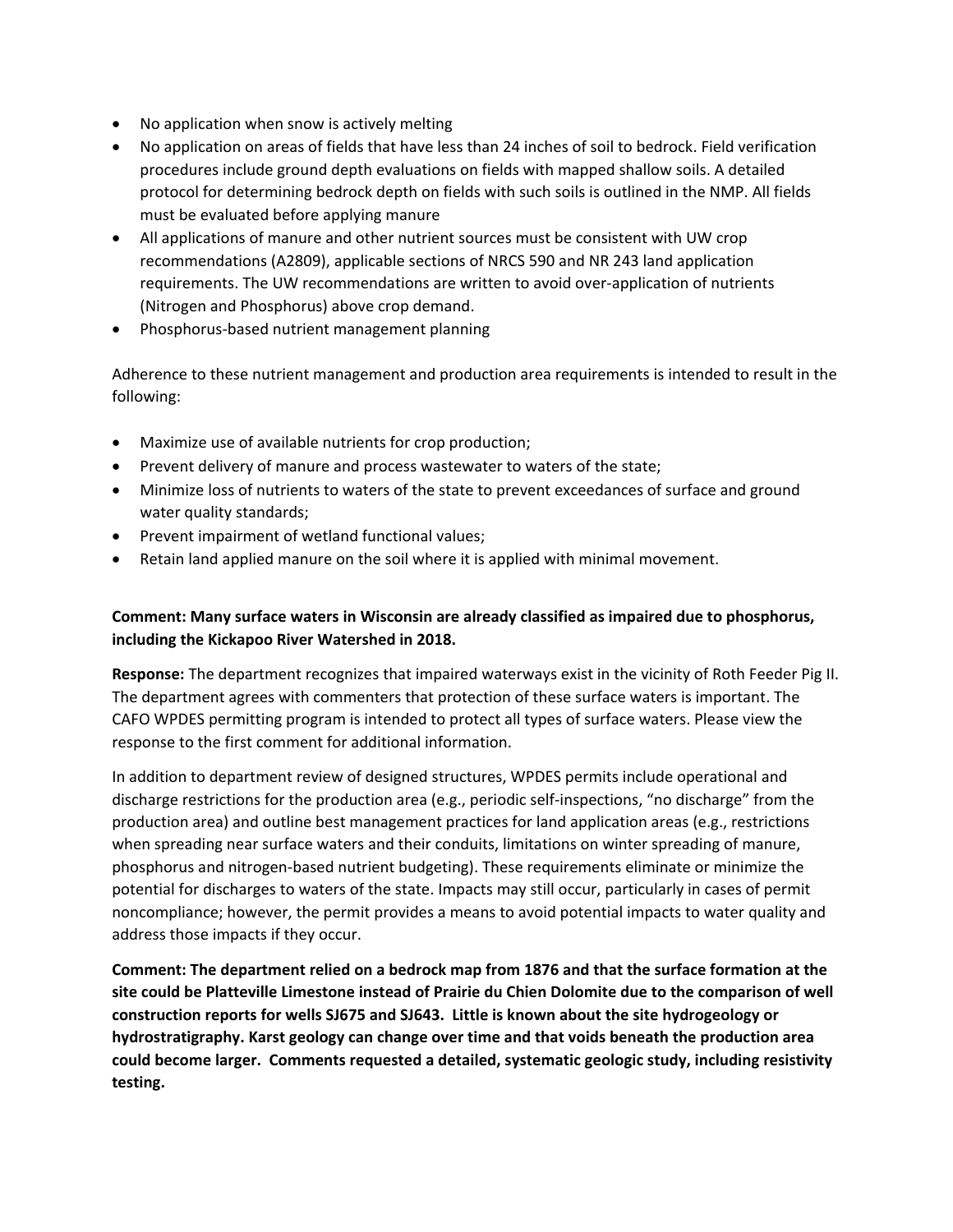**Response:** There is limited geologic information available for the site. The plans and specifications for the production area meet required setbacks to bedrock and groundwater. Roth Feeder Pig II will allow the Wisconsin Geological and Natural History Survey to perform a geophysical survey of open boreholes when the farm drills water supply wells. This will provide valuable geologic information. Electromagnetic resistivity testing is not necessary at this time. No sink holes were identified within the vicinity of the production area. The Bedrock Geologic Map of Wisconsin (1982) reflects a Prairie du Chien Dolostone surface formation. Whether the formation beneath the production area is Platteville Limestone or Prairie du Chien Dolomite would not impact the plans and specifications review determination. The 23 soil borings conducted for the plans and specifications package did not detect voids beneath the production area.

**Comment: Groundwater quantity concerns exist and water quantity issues were overlooked. The water table would be lowered and that they would be required to drill a costly well that is deeper due to the proposed operation. Laws should be created that restrict water use on large scale farms and protect drinking water. The amount of water required for a swine operation was not considered. Who is responsible for monitoring private wells in the vicinity of the proposed operation? Roth Feeder Pig II should be required to monitor nearby private wells. Roth Feeder Pig II should be required to replace wells that are contaminated by the operation. Nitrate has the potential to pollute groundwater which can cause health impacts and that many wells in Wisconsin already have high nitrate levels. What is the sustainable rate of groundwater withdrawal for the area and are other businesses considered? An animal unit maximum capacity should be implemented based upon groundwater availability. The well construction reports referenced in the permit fact sheet show a specific capacity that is extremely low, with pump tests that resulted in dramatic groundwater drops. What is the recourse for a contaminated private well? Obtaining water needs via bottled water is costly and inconvenient.** 

**Response:** Adherence to permit requirements, including production area discharge limitations, implementation of a nutrient management plan and development of an emergency response plan, are intended to prevent exceedances of groundwater standards. The department cannot require CAFOs to perform monitoring of neighboring private wells as part of a WPDES permit.

The department recommends private well owners sample their well water on an annual basis for nitrate and bacteria. Information about well testing is available through the department website at [https://dnr.wi.gov/topic/wells/privatewelltest.html.](https://dnr.wi.gov/topic/wells/privatewelltest.html) Additional information is available at <https://dnr.wi.gov/topic/Wells/homeowners.html> and [https://dnr.wi.gov/topic/DrinkingWater/Manure.html.](https://dnr.wi.gov/topic/DrinkingWater/Manure.html)

Homeowners with levels of nitrates or other contaminants in exceedance of state drinking water standards should contact their local DNR private water supply specialist. If a homeowner suspects their well is contaminated with manure, they should immediately contact a regional DNR Private Water Supply specialist (see list at

[https://dnr.wi.gov/topic/Wells/PrivateWaterSupply.html\)](https://dnr.wi.gov/topic/Wells/PrivateWaterSupply.html) or CAFO specialist (see contact map at [https://dnr.wisconsin.gov/topic/CAFO/contacts.html\)](https://dnr.wisconsin.gov/topic/CAFO/contacts.html) to investigate the source of contamination. Where the source of the contamination can be identified, the DNR will determine the appropriate enforcement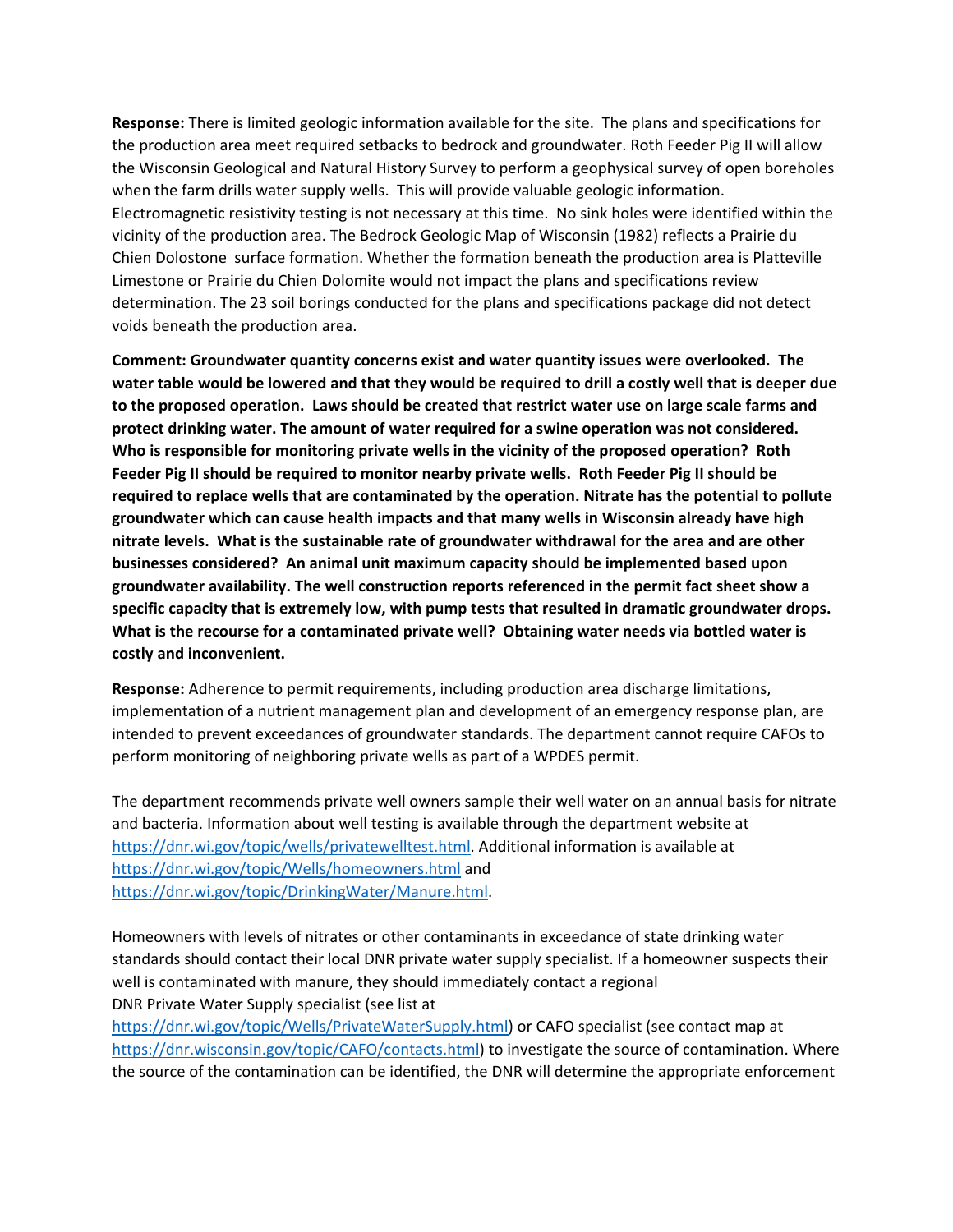response. In some cases, the DNR can provide an emergency source of water, technical assistance for well treatment or replacement options and/or financial assistance for well replacement.

Laws do exist to regulate groundwater quantity, in certain situations. If a facility has capacity to withdraw over 100,000 gallons of water per day, then a high capacity well approval is required. The operation will have the capacity to withdraw 86,400 gallons per day. The operation plans to withdraw an average of 25,000 gallons per day. A high capacity well approval is not required and the department does not have authority to regulate water quantity for this operation.

**Comment: Groundwater monitoring wells should be required. This includes monitoring wells for both the production area and land application sites to assure compliance with groundwater quality standards. The production area hydrogeologic analysis was insufficient and that no analysis was done for land application sites. Monitoring the three onsite drinking water wells for water table levels. The presence of fractured rock, potential karst features, and a large depth to groundwater make this an exceedingly difficult place to monitor groundwater quality.** 

**Response:** The production area is proposed to be located on a ridge over an area with karst bedrock overlain by clay soils with an average depth to water of about 327 ft according to well construction reports on the property. The site will be newly constructed with a design plan that meets the NRCS 313 standard. A perimeter drain tile system is proposed around the waste storage facilities to aid with leak detection.

Most of the land application sites are located on ridgetops. The nature of karst bedrock and the large depth to groundwater make it difficult to place effective groundwater monitoring wells. In fact, due to the depth to groundwater, installation of monitoring wells may actually increase the risk of contamination since monitoring well construction is not regulated as stringently as water supply wells.

Other land application sites are in Citron Valley. Despite the presence of some seams of sand and gravel and a couple of wells with apparently shallow groundwater, the conceptual model is an aquifer that is protected by surficial clay and shale bedrock with an average depth to water of about 44 ft. This is not an aquifer that is highly susceptible to groundwater contamination.

Groundwater monitoring is not required for the production area or land application sites at this time. The operation is not required to monitor its drinking water wells; however, the department recommends owners of private wells sample their wells on an annual basis.

## **Comment: Human health will be negatively impacted by surface and groundwater contamination from pathogens, bacteria, antibiotics, and hormones from the proposed operation. The Center for Disease Control describes a wide range of negative health impacts associated with CAFOs.**

**Response:** EPA has established compliance with production area discharge limitations and development/implementation of a nutrient management plan as the best technology for addressing discharges of pathogens and bacteria to navigable waters from CAFOs under federal NPDES requirements. In addition, NR 243 includes additional restrictions and practices designed to address groundwater impacts associated with pathogens. See response to the first comment for examples of these restriction and practices. The department does not regulate pharmaceuticals (e.g., hormones, antibiotics) under the CAFO WPDES permit program.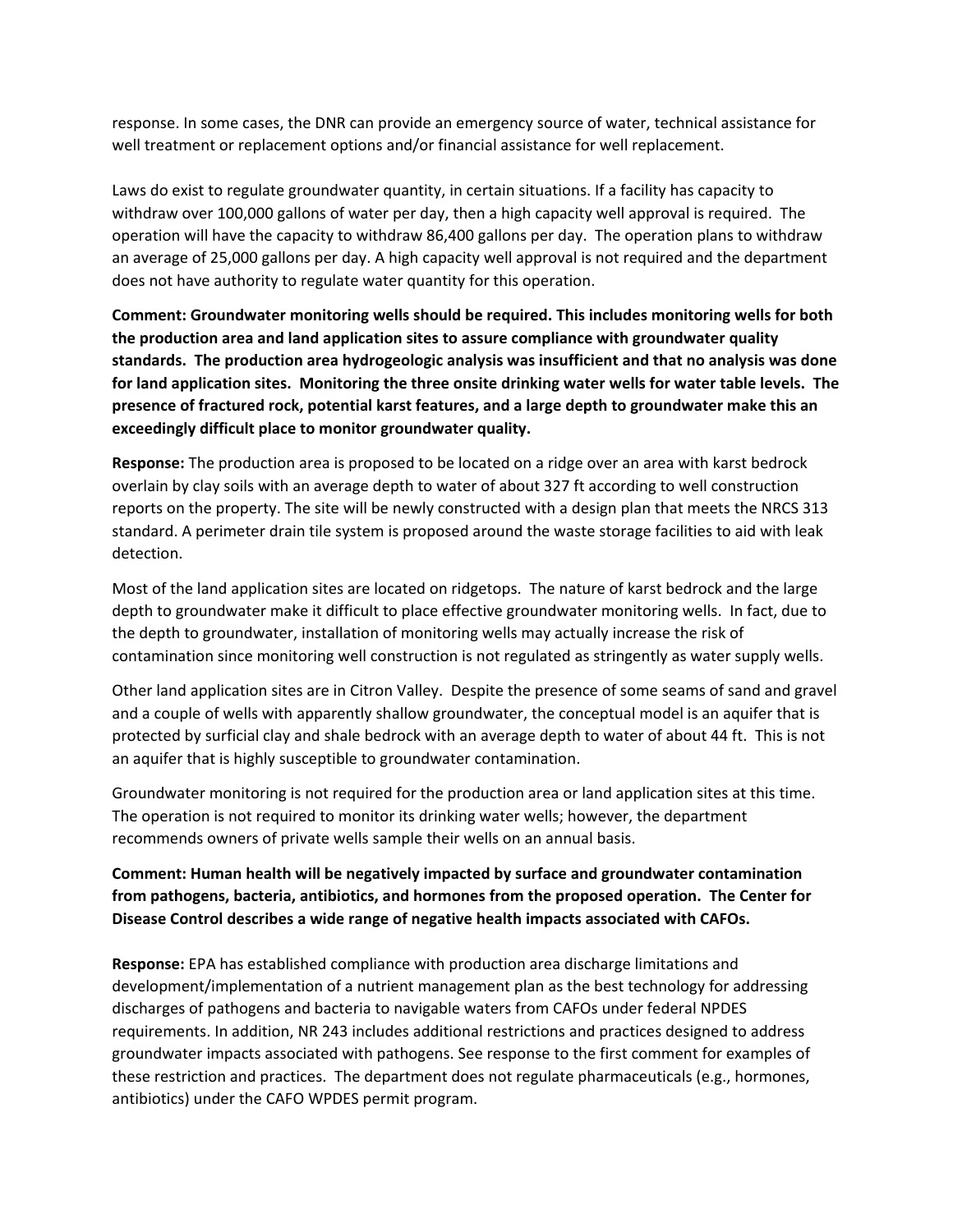**Comment: An environmental impact statement (EIS) should be conducted prior to issuing the operation's WPDES permit since the current permit documents did not constitute a sufficient record. A petition with over 200 signatures requested the department conduct an EIS and that it is disappointing that citizens must fight so hard for an EIS to be conducted. An EIS should be required for all CAFO permit actions. The proposed permit is a major action and is not compliant with Wisconsin Environmental Policy Act due to the lack of an EIS. Only one EIS has been conducted for a CAFO since NR 150 was revised in 2016. Plans and specifications should also require an EIS. What is the average cost of an EIS? What are the 3 primary reasons for initiating an EIS? What is the threshold for the number of citizens requesting an EIS for department to initiate one?**

**Response:** This WPDES permit action is an integrated analysis action under s. NR 150.20 (2) 3w., Wis. Adm. Code, and does not require a separate environmental analysis process. The department has complied with ch. NR 150, Wis. Adm. Code, and s. 1.11, Stats. The documents and information listed below were used as part of the department's processing of the permit application and supporting the integrated analysis determination:

- The WPDES final permit application package including forms and maps.
- A stormwater Construction Site Notice of Intent; Permit coverage was issued on March 29, 2021. As part of the intake process, the project area was screened for Natural Heritage Inventory (NHI), archeological/historical impacts, and wetland/hydric soils. All screenings were clear or have been cleared.
- Liquid manure storage capacity calculations were reviewed on September 4, 2020 and confirmed the operation has at least 180 days of storage.
- Plans and Specifications were submitted for the waste storage, waste transfer, and mortality composting area. The department conditionally approved the plans on August 5, 2020.
- Conditional approval on September 11, 2020 of the permittee's Nutrient Management Plan.
- Hydrogeologic review was conducted March 19, 2021.

Approval of CAFO constructions plans is a minor action and does not require environmental analysis under NR 150 (see NR 150.20(1m)(t)). Please view NR 150.20(4)(b) for factors the department considers when deciding the appropriate level of environmental review for a particular project. There is no threshold to initiate an EIS based on the number of citizen requests. The cost to conduct an EIS varies greatly depending on the particular project.

### **Comment: There is not enough acreage to properly manage the proposed amount of manure and process wastewater generated by the operation. There are closer to 920 spreadable acres after accounting for restrictions and that this results in a 0.31 animal unit to acreage ratio.**

**Response:** The operation's nutrient management plan is consistent with requirements contained in NR 243.14 and NRCS 590. Not every field is fit to have manure land applied annually, so it is managed as a system over a several year crop rotation. The animal unit to acreage ratio is not directly indicative of an issue with land base or size. Nutrient management plans are required to demonstrate that an operation can properly land apply waste generated by the operation by considering many factors including current soil nutrient levels, crop nutrient demand, nutrient levels in land applied materials, and field characteristics (soil type, slope, etc.). As a system these must balance and meet requirements within UW Recommendations in order to be an approvable plan.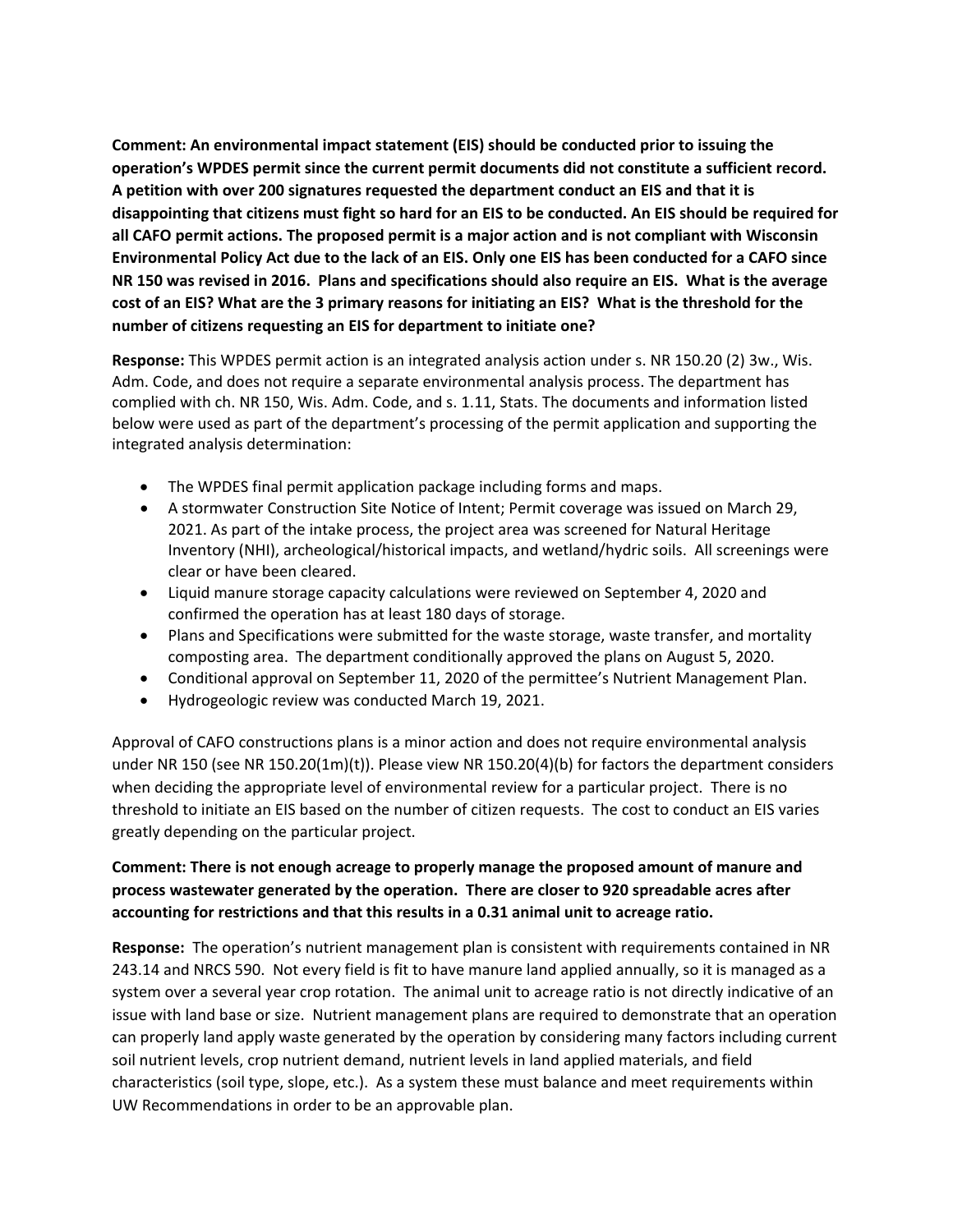**Comment: Many fields are already excessively high (>35 ppm) for phosphorus including fields TI1628 23, T1695 11, T1730 3, T4843 5, T 4852 24, and T4852 6. There is no economic or environmental benefit to adding nutrients to these fields. Additional phosphorus will runoff to surface waters. DNR should ensure there will be a consistent decrease of soil phosphorus levels toward optimal soil phosphorus levels (35 ppm).** 

**Response:** NR 243.14 limits commercial Phosphorus (P) applications when fields are over 50ppm soil test P. It also requires a rotational P drawdown on fields with a soil test P over 100 ppm or higher and an outright prohibition of P applications from manure/process wastewater on fields with a soil test P of 200ppm or higher.

# **Comment: Fields have high risk of runoff due to being located on ridgetops and having slopes that range from 9% to 45%. This is especially problematic when landspread materials are not incorporated or are surface applied to frozen/snow covered ground.**

**Response:** All fields in CAFO nutrient management plans are required to meet the tolerable soil loss requirement for each specific field. If fields do not meet the tolerable soil loss requirement, they are prohibited from receiving any nutrients. The slope of the field is incorporated in the calculation for each field's tolerable soil loss. NR 243.14, Table 5 provides additional restrictions for emergency surface applications of liquid manure on frozen or snow covered ground such as disallowing land application on sites with a slope over 6%.

# **Comment: 379 acres have soils with high bedrock or groundwater and manure spread at 15,000 gallons per acre will infiltrate to groundwater.**

**Response:** NR 243.14 prohibits manure/process wastewater applications on soils that have less than 24 inches to bedrock or groundwater. If land spreading sites contain areas of high bedrock then field verification is required to demonstrate they meet the required setback.

# **Comment: Many fields have calculated Rotational Average Soil losses that are very close to the Tolerable Soil Loss (T) levels. T is exceeded during some years of the report period. Fields with a Phosphorus Index of 6 include T 4852 24 (4.2 acres) and T4843 5 (0.7 acre).**

**Response:** The operation's nutrient management plan demonstrates that these fields are meeting compliance over the rotation for tolerable soil loss, and the Phosphorus Index (PI) is at 6 for these fields which is within limits for the rotation. The permittee demonstrates annually that fields meet tolerable soil loss and PI requirements.

## **Comment: Nutrient management plans are designed to maximize profit, not to protect the environment. Additional regulations should be required.**

**Response:** The nutrient management plan for the operation was reviewed and approved in accordance with NR 243.14, Wis. Adm Code, which contains numerous nutrient management plan conditions that are intended to be protective of water quality. Any precipitation-related discharges of pollutants which occur from land application areas after compliance with permit and nutrient management plan requirements are considered agricultural storm water discharges which are not subject to WPDES permitting.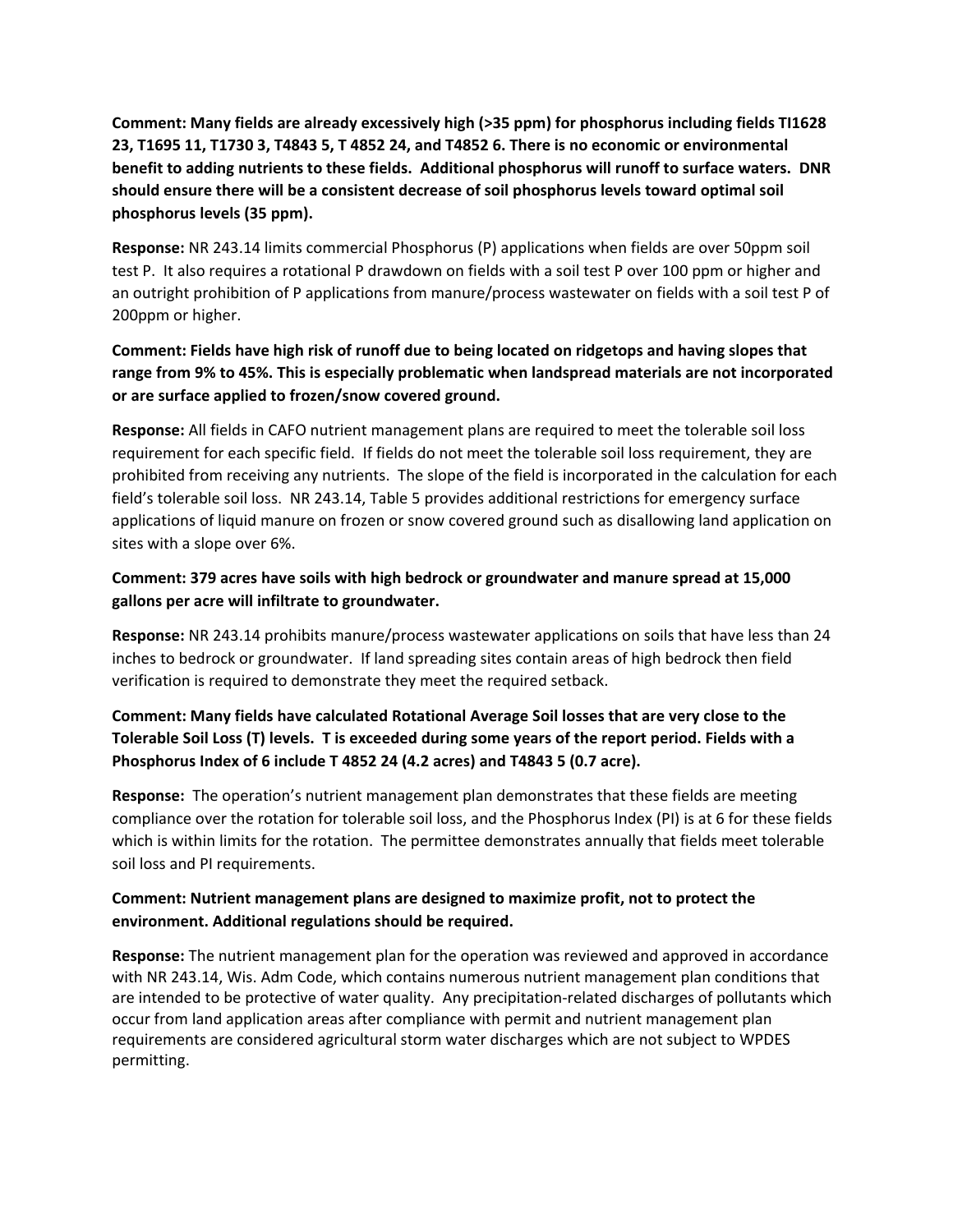#### **Comment: Signed contracts with landowners to properly document the number of spreadable acres should be required. What happens when Roth Feeder Pig II loses a land rental contract?**

**Response:** The department may require contracts if it believes that acreage is extremely limited or if it is suspected that the operation does not have permission to land apply manure/process wastewater on certain fields. The department did not deem it necessary to require land contracts for this NMP.

### **Comment: Fields T4122, T3593, and T5717 owned by the Mitchell Brothers are already used by Roth Feeder Pig Inc.**

**Response:** These fields are not present in both plans. Roth Feeder Pig Inc and Roth Feeder Pig II have made clear divides in which land will be present in each NMP moving forward. As part of the review this was verified and confirmed so there are clear land bases in each respective NMP.

#### **Comment: The nutrient management plan does not meet NR 243.14 or the policy/purpose of Ch. 283, Wis. Stats.**

**Response:** The department has determined that the nutrient management plan does meet the requirements contained in NR 243.14, Wis. Adm. Code, and ch. 283, Wis. Stats.

## **Comment: The Runoff Risk Assessment Tool should be incorporated into the permit. Spreading should not be allowed when the risk of runoff is "severe."**

**Response:** The department does not have authority to require this tool be incorporated in the permit. However, the department recommends that all farms use this tool before land applying manure/process wastewater. NR 243.14 does contain numerous requirements that are reflected within the Runoff Risk Assessment Tool such as disallowing surface applications when precipitation capable of producing runoff is forecasted within 24 hours, disallowing applications on saturated soils, and disallowing application when snow is actively melting.

## **Comment: Fields in the nutrient management plan are still receiving nutrients and being managed in 2020. As such, information in the plan is outdated and should be updated.**

**Response:** The operation is required to maintain an up-to-date NMP which accounts for all nutrients applied to each field. The operation is required to submit an updated plan to the department annually by March 31 to show NMP requirements are being met.

# **Comment: It appears that Roth Feeder Pig II intends to combine smaller fields with contour crop strips into larger fields. The operation also appears to expand fields to original field boundaries. This causes gullies and concentrated flow paths that will lead to runoff from the land application sites.**

**Response:** Fields can be managed in a manner determined by the landowner as long as compliance with NMP requirements is maintained. The following criteria at minimum would be required: maintaining tolerable soil loss limits, keeping phosphorus index within limits, and monitoring/maintaining the field to prevent gullies or improperly management areas that could cause washouts. The operation is required to monitor and manage spreading sites to maintain compliance with NMP requirements.

**Comment: CAFO operators work with row croppers (corn & soybeans) to spread manure. These systems reduce ability of landscapes to retain runoff causing peak flows, erosion and sedimentation, and increased flooding.**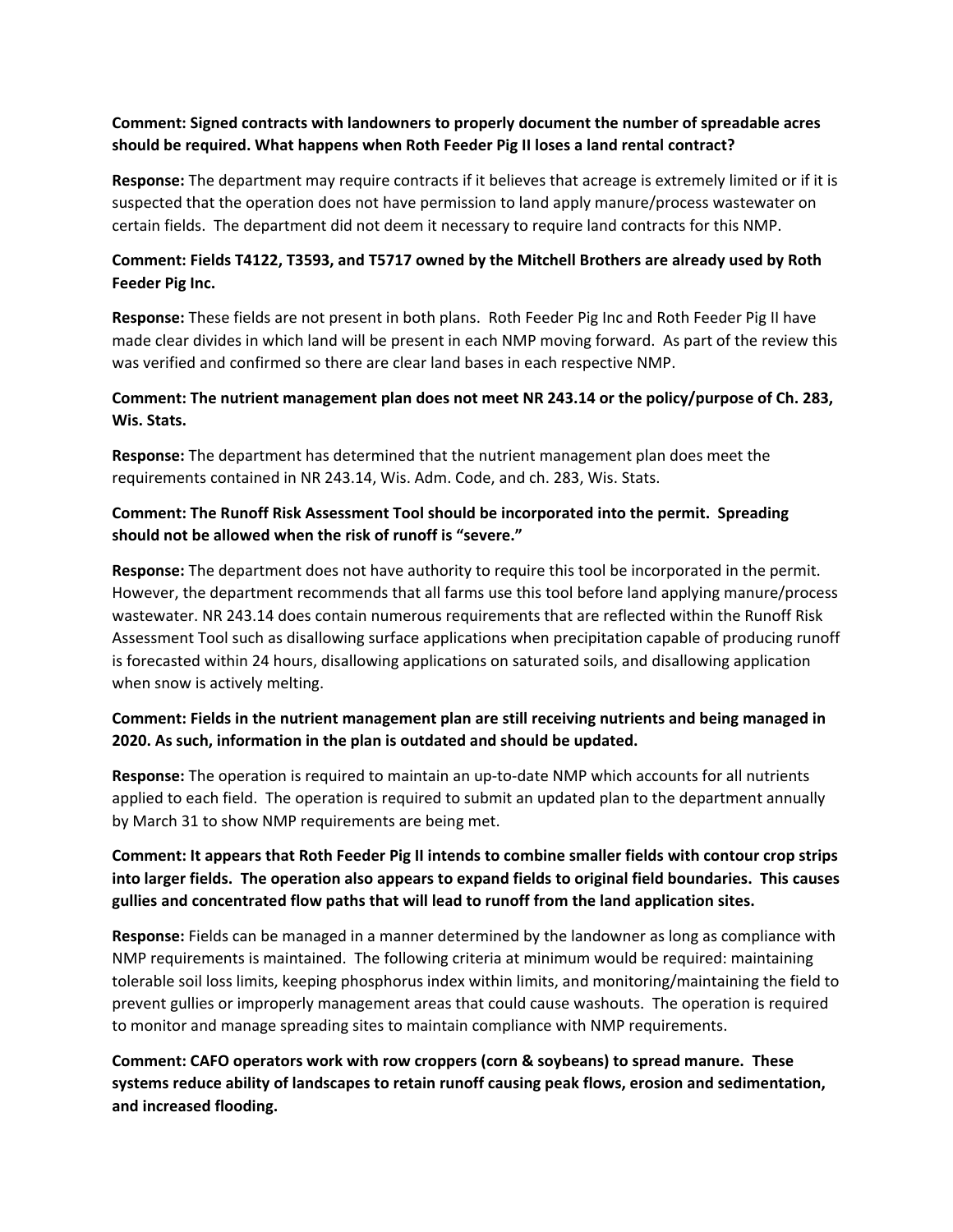**Response:** Fields in CAFO NMPs are required to meet a rotational Phosphorus Index and must meet the specific tolerable soil loss. These requirements reduce the risk of erosion and sediment loss from fields in the NMP. The operation's NMP meets these requirements.

## **Comment: The Silurian bedrock standard was adopted for the eastern part of the state due to manure spreading causing groundwater impacts. Crawford county geology is very similar and may be more susceptible.**

**Response:** The NR 151 Silurian Bedrock Targeted Performance Standard is not enforceable in counties not listed in the rule. NR 243.14 prohibits manure/process wastewater applications on soils that are less than 24 inches to bedrock, which is consistent with this standard.

**Comment: Water quality permit regulations are often inadequate for CAFOs. Extreme weather is making regulations more inadequate. Is the site resilient and adaptable to extreme weather of greater than 100-year events? Provide documentation on resiliency and this type of land use for the nutrient management plan. Controls for a 100-year event over 24 hours provides inadequate protection, especially in extreme ongoing weather conditions. Will the designs withstand extreme weather events? Extreme weather events have become more common over time and 10 of the last 17 FEMA flood events involved Crawford County. Extreme weather will cause storages to overtop.** 

**Response:** The waste storage design plans and NMP have demonstrated compliance with the applicable standards (NRCS 590, NRCS 313, NR 243, etc.). Waste storage facilities for new source swine operations are required to be constructed to withstand a 100-year, 24-hour storm event. The risk of water quality impacts from overtopping storage facilities is significantly reduced since the production area is proposed completely under roof so that no precipitation enters the storages. The production area is also located on a ridge top, which reduces potential impacts from flooding.

#### **Comment: Clay soils at the production area do not limit leaching of nitrates.**

**Response:** The reviewable facilities at the production area are not relying solely on clay soils to limit infiltration. The waste storage facilities and composting area is proposed to be constructed with materials consisting of concrete with waterstop. This is a robust liner type that conforms with the NRCS 313 standard. When compared to other major soil types such as silt or sand, clay soils do provide additional protection from infiltration.

## **Comment: There is a funnel-shaped landform and severe gully erosion along the edge of the ridge where the farm is proposed. Evidence of historical terracing and/or contour strip cropping to address erosion issues on the ridge.**

**Response:** Review of the operation's plans and specifications did not identify any karst features within 1000 feet of the proposed production area. The feature described in the comment was considered. It is believed to be an NRCS type grade control structure. Refer to the conditional approval letter for the plans and specifications for additional information. Terracing and contour strip cropping are common agricultural practices for this area.

**Comment: Liquid manure should require composting. A wastewater treatment plant should be required to treat manure and process wastewater from Roth Feeder Pig II. Manure and process wastewater should be used to power the farm and neighboring homes. Why should residential**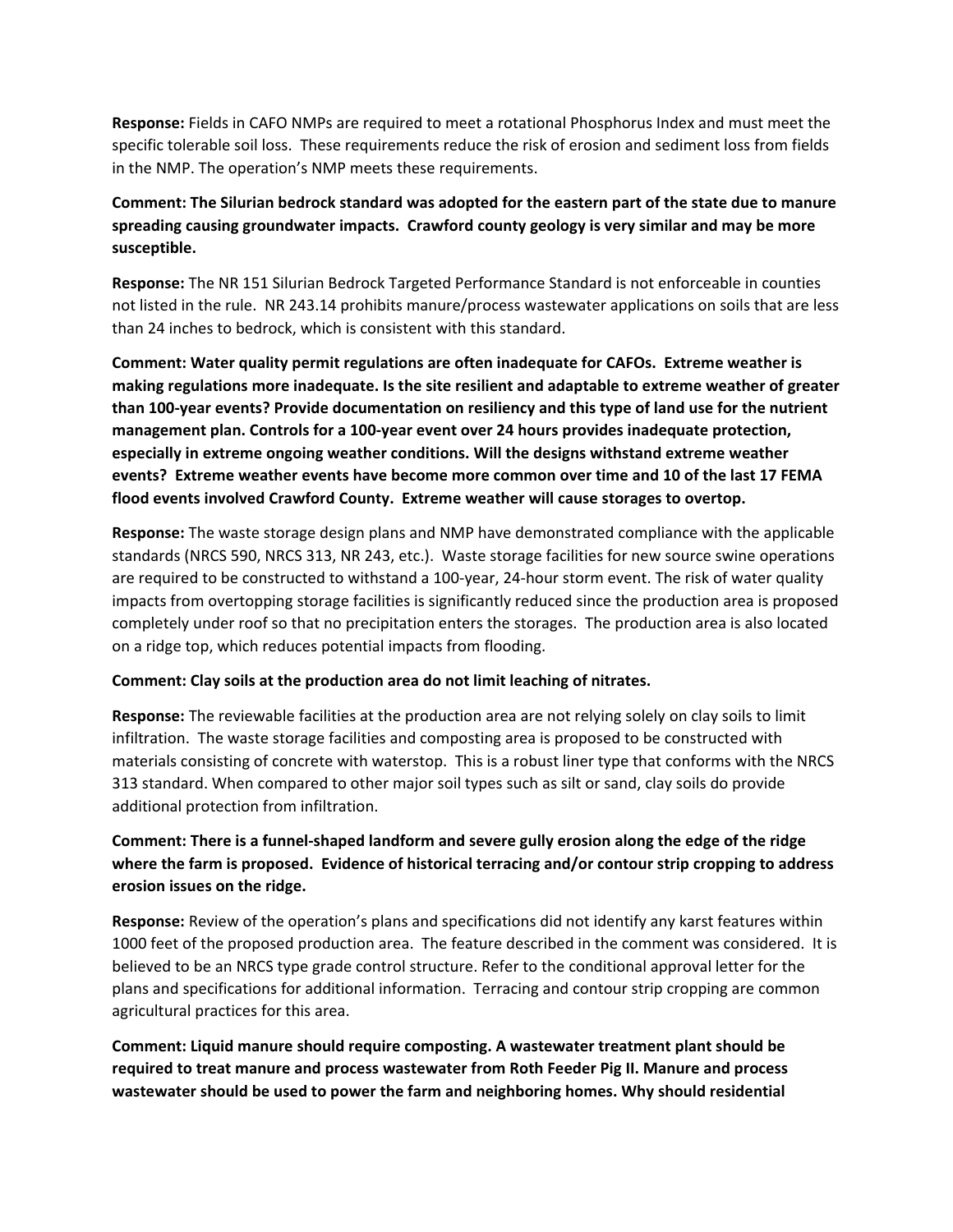#### **properties be required to have a septic system while the combined Roth facilities land apply 12.5 million gallons of raw hog manure every year on highly permeable land?**

**Response:** Storage of manure and process wastewater and the subsequent land application of these stored materials is considered the best technology for CAFOs under federal NPDES requirements. Pursuant to Chapter 283, Wis. Stats., DNR cannot require more stringent technology-based limitations, such as requiring other methods of manure treatment. Operations can voluntarily choose to install more advanced manure treatment technologies.

# **Comment: Roth Feeder Pig II cannot safely contain the amount of manure and process wastewater being generated. Require more storage capacity to allow for periodic inspections of the floor and to prevent spreading in poor conditions.**

**Response:** CAFOs are required to maintain at least 180 days of liquid manure storage. Roth Feeder Pig II has two manure storage systems. The Gestation Barn waste storage facility provides 299 days of storage for liquid manure and process wastewater. The GDU Barn waste storage facility provides 251 days of storage for liquid manure and process wastewater. The total amount of storage is well above the required 180 days to avoid land application during unfavorable weather conditions. Inspections of storage facility floors would only be required if an engineering evaluation of the waste storage facility is required in accordance with s. NR 243.16(2). Having two separate storage facilities should allow the farm to maintain adequate storage while one is temporarily emptied for an inspection.

## **Comment: Bedrock needs to be removed to meet separation distance due to this being a sensitive environmental setting. This site is inappropriate for a CAFO.**

**Response:** WPDES permits for CAFOs do not prescribe where an operation may or may not locate. WPDES permits include requirements that are protective of water quality should a CAFO decide to locate at a given site. The permitting and associated review processes are intended to help ensure that CAFOs meet applicable design standards and permit requirements to protect water quality. The plans and specifications package was conditionally approved on August 5, 2020. It is allowable and common practice to remove bedrock to meet separation distances contained in NRCS 313.

## **Comment: Would a spill of any size from where the waste storage flow toward the area mapped as surface waters and to the possible sink hole shown on the Karst Viewer on the website for the Crawford County Stewardship Project?**

**Response:** The waste storage facilities were conditionally approved and meet the requirements of NR 243 and NRCS 313. The Gestation Barn waste storage facility provides 299 days of storage for liquid manure and process wastewater. The GDU Barn waste storage facility provides 251 days of storage for liquid manure and process wastewater. Permitted facilities are also required to develop an Emergency Response plan to respond expeditiously to spills if they do occur. Each of the waste storage facilities are located under roof and do not collect direct precipitation or precipitation runoff. These characteristics minimize the potential for production area discharges to waters of the state. Impacts may still occur, particularly in cases of permit noncompliance; however, the permit provides a means to avoid potential impacts to water quality and address those impacts if they occur.

#### **Comment: Require a leak detection system beneath the waste storage facilities.**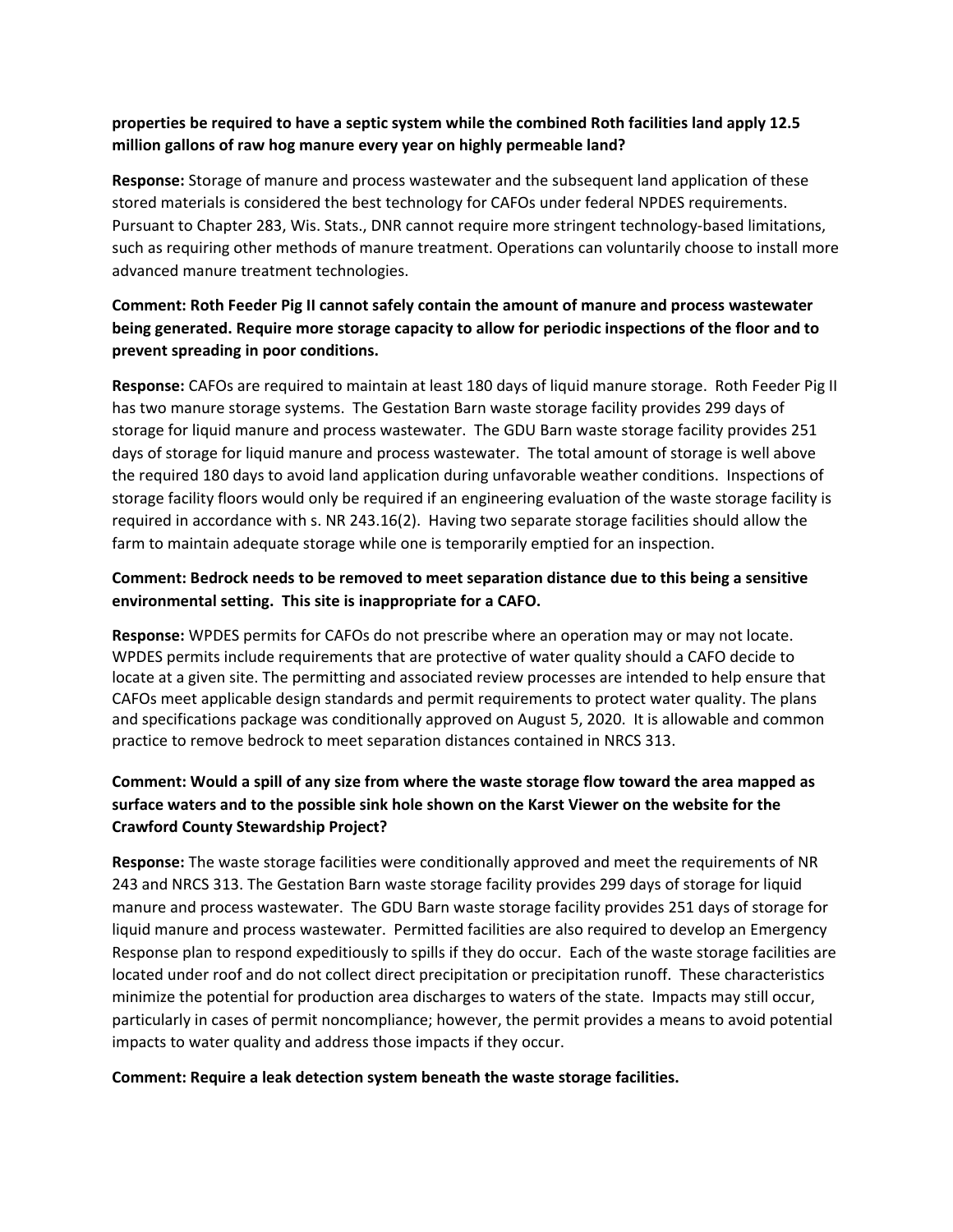**Response:** The storage facilities contain perimeter drain tile system that will be monitored for leakage. The drain tile enters a 12-inch diameter manhole with a sump 2-feet deep. The manhole contains a valve that can be closed. This would allow the operation to pump manure and process wastewater back into the waste storage facility if a leak occurs.

## **Comment: None of the borings penetrated deeper than 20 feet. We do not know anything about the underlying geology.**

**Response:** Soil borings confirmed the required NRCS 313 setbacks to bedrock or subsurface saturation. The department does not have authority to require deeper soil borings. The operation has agreed to allow the Wisconsin Geological and Natural History Survey to conduct a borehole geophysical survey of the proposed private well to learn more about the underlying geology.

# **Comment: Waste levels in manure storage facilities should be recorded. Waste storage facilities should have a maximum capacity determined. Manure and process wastewater should be hauled outside of Wisconsin.**

**Response:** Waste levels in liquid storage facilities are required to be recorded on a weekly basis [\(NR](https://docs.legis.wisconsin.gov/document/administrativecode/NR%20243.19(1)(a)3.)   $243.19(1)(a)3$ . Permanent markers to represent the margin of safety and maximum operating levels are required for liquid manure and process wastewater storage and containment facilities [\(NR](https://docs.legis.wisconsin.gov/document/administrativecode/NR%20243.15(3)(e))   $243.15(3)(e)$ ). The department does not have authority to require manure and process wastewater to be hauled outside of Wisconsin.

#### **Comment: Set a maximum animal unit capacity for the operation.**

**Response:** The department does not prohibit operation expansion at a given operation under the WPDES permit program. Instead, the department monitors compliance with permit requirements to maintain adequate storage and land base for storing and land spreading manure and process wastewater. A maximum animal unit capacity is not necessary for Roth Feeder Pig II at this time.

When an operation proposes to expand during the permit term, they must confirm adequate land base and manure storage to support the addition of animal units. If the facility needs to build additional storage that requires a permit modification or add land base to support the expansion, those items are available for public review and comment and can be viewed online via the department's ePermitting system at [https://dnr.wisconsin.gov/permits/water.](https://dnr.wisconsin.gov/permits/water)

## **Comment: The application lacks proper animal mortality information. Carcasses cause odor, attract vectors, and create unsanitary conditions. There are no plans to mitigate odor. What happens if African Swine Fever creates the need to compost thousands of carcasses?**

**Response:** WPDES permits are designed to protect water quality. NR 243.13(8), Wis. Adm. Code, describes requirements for mortality management. Carcass disposal cannot result in a discharge of pollutants to surface waters, violate groundwater standards or impair wetland functional values. In addition, the permittee shall maintain records of mortality management and disposal methods. Roth Feeder Pig II is planning to construct a composting area to manage animal mortalities. The compost area received plans and specifications approval on August 5, 2020 and meets the requirements of NRCS 313, NR 243.15(8) and NR 502.12. Finished composted materials shall be land applied in accordance with the operation's approved nutrient management plan.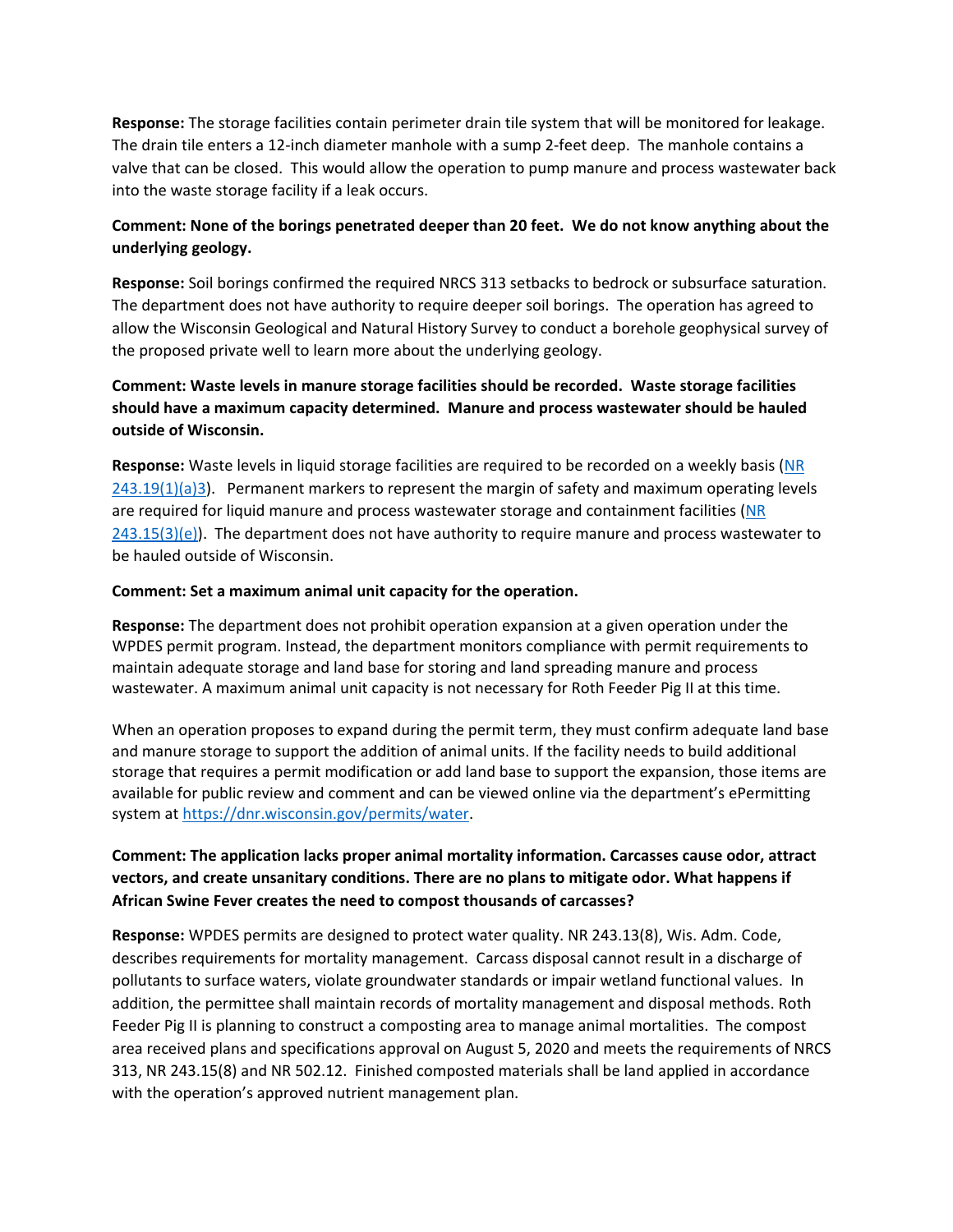**Comment: There is little oversight for CAFO facilities and spreading sites and they are not held accountable. Who is fiscally responsible when the Kickapoo River eventually becomes contaminated? All CAFOs end up polluting the environment and are not held accountable.**

**Response:** Self-reporting is key component of the federal NPDES permit program that serves as a basis for Wisconsin's WPDES permit program. The permit requires the operation complete ongoing selfmonitoring and reporting of its production area and nutrient management activities. The permittee is required to report certain types of non-compliance within 24 hours to the DNR. In addition to selfmonitoring/reporting by the permittee, the DNR (1) reviews annual reports summarizing self-monitoring activities and Nutrient Management Plan updates, (2) responds to citizen complaints, (3) may conduct a manure hauling audit on an operation's land application practices, (4) conducts a compliance inspection at least once every five-year permit term, typically during the last year of the permit term, (5) conducts more frequent inspections where warranted based on compliance issues or construction activities and (6) responds to spills should they occur. Documented noncompliance is subject to DNR compliance and/or enforcement measures.

**Comment: Attendance at hearing is declining. People don't attend since they don't believe attendance will have an impact. People have lost trust in the DNR and the permitting process. How many CAFOs have not received final approval over the last 5 years? The permit process is a farce. DNR has never adjusted or amended its requirements for a CAFO permit after a public hearing despite its ability to do so.** 

**Response:** The DNR is delegated by the US Environmental Protection Agency (EPA) to implement the NPDES permit program (in Wisconsin, referred to as the WPDES permit program). One of the greatest successes of the adoption of the Clean Water Act was the creation of a "permit" system (the NPDES permit program) to replace the previous regulatory system. That previous system was "order" based, which allowed discharges to occur until and unless an order was issued mandating better pollution control. The cost and difficulty of proving environmental contamination made that approach essentially ineffective.

The key advantage of the NPDES/WPDES permit program is that it sets out the terms and conditions under which a facility not only needs to operate but also needs to self-monitor and self-report. There is a significant difference between simply denying or restricting someone's ability to operate or expand and, conversely, allowing one to operate but under precise, legally and technically defensible conditions designed to protect state ground water and surface water standards using the best science available. In addition, the NPDES/WPDES permit program requires public notice of and comment periods for all issued/reissued permits. As part of this process, the DNR reviews and responds to all comments received during the public comment period associated with a WPDES permit. Where warranted, we will make changes to the final issued or reissued version of the permit based on submitted comments. Numerous changes to past permits have occurred due to input received from the public.

#### **Comment: The DNR's defense of Roth Feeder Pig II at the public hearing was flimsy.**

**Response:** The permit application materials for the operation meet the applicable requirements. The purpose of the public hearing was to briefly describe the proposed permit for Roth Feeder Pig II and to listen to comments from the public. Comments were summarized and responded to within this document.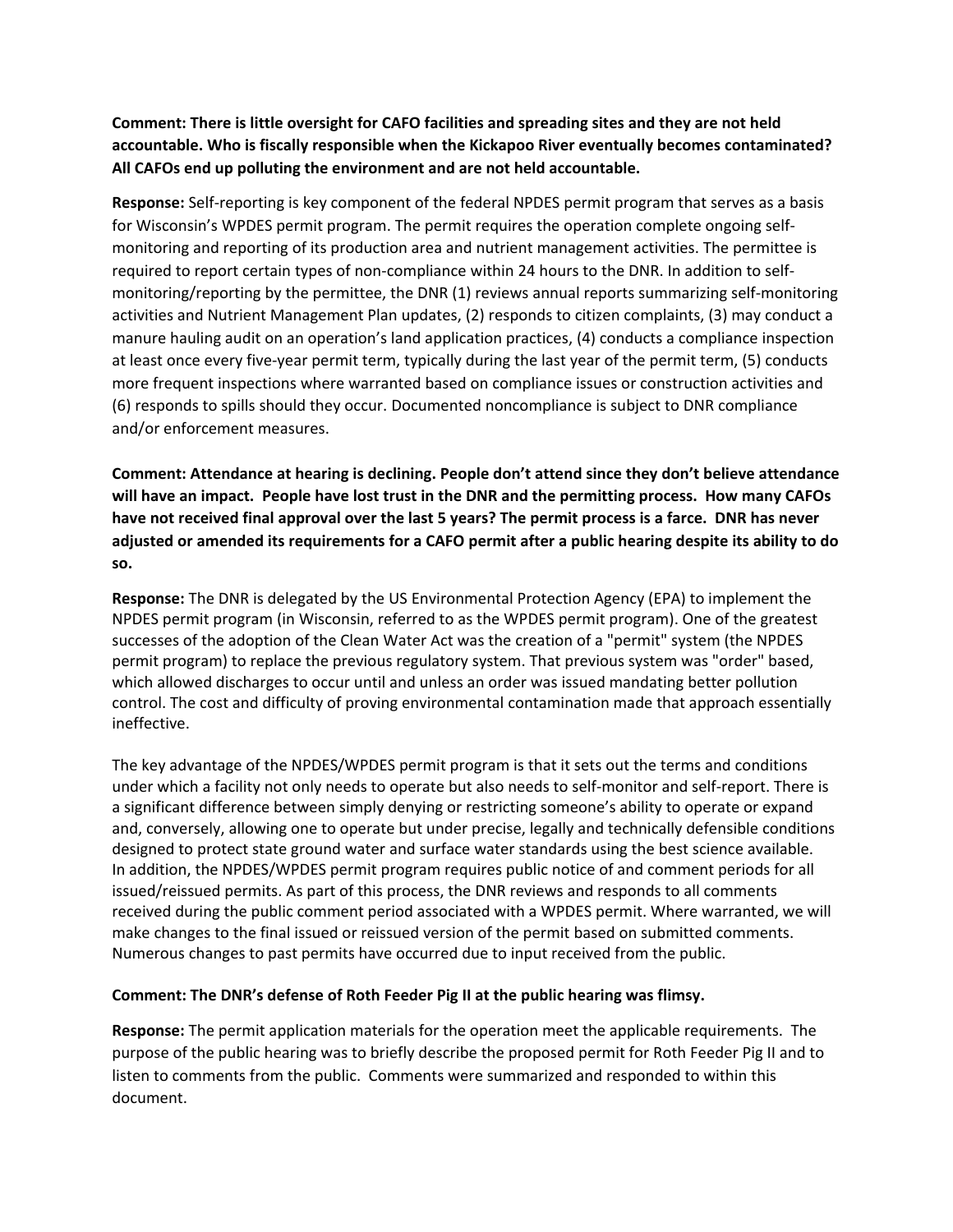## **Comment: Daily, weekly, monthly, and other inspections by CAFO operator are not likely especially when economic conditions are tough like in a pandemic. During times of economic stress like the recent pandemic, how is the CAFO owner going to comply with the inspections?**

**Response:** Daily, weekly, and quarterly inspections are required regardless of current economic conditions. The farm must submit an annual report containing evidence of required inspections on January 31. The department follows the stepped enforcement process when permittees fail to conduct inspections and/or maintain records in accordance with their monitoring and inspection program.

#### **Comment: Roth I and Roth II should be processed as a single animal feeding operation based on coownership, shared waste storage facilities, and spreading equipment.**

**Response:** NR 243.03(4), Wis. Adm. Code, describes the criteria when considering two Animal Feeding Operations as a single operation. It is a two-step determination. First, common ownership or management must be determined. In this case, the two operations are clearly owned by the same person. Second, it must be established that the facilities are either adjacent, use common land spreading systems, or commingle manure in a common storage facility. The two CAFOs are not adjacent, do not share a common landspreading system, and do not plan to commingle manure within a common storage facility. The comment further mentions that the two facilities will share a storage facility during the winter months. This is not planned to be a regular occurrence and may never actually happen. In lieu of identifying fields appropriate for emergency winter spreading, each operation has identified a storage facility that could provide additional storage capacity. This is a safeguard to prevent an overtopping waste storage facility or to prevent land application during unfavorable field conditions. Since Roth Feeder Pig, Inc. has 401 days of liquid storage capacity and Roth Feeder Pig II has 258 days of liquid storage capacity, it is unlikely that a liquid manure transfer would ever occur. CAFOs in Wisconsin are required to maintain 180 days of liquid storage capacity.

#### **Comment: Laws exist to protect fish from overharvest, but laws do not exist to protect fish from agriculture. Industrial agriculture should have different standards to protect air, water and soil.**

**Response:** Small and medium animal feeding operations are required to meet agricultural performance standards and prohibitions contained in NR 151, Wis. Adm. Code. Large CAFOs are required to meet requirements of NR 243, Wis. Adm Code, which also adopts livestock performance standards and prohibitions including NR 151.05 through NR 151.08, Wis. Adm. Code. Permitted operations follow more stringent requirements to protect water quality. An air permit is only required if emissions thresholds are exceeded. Roth Feeder Pig II does not require an air permit at this time.

#### **Comment: The Public Trust doctrine should be integrated into the permitting decision.**

**Response:** Since 1787, when the Northwest Ordinance was adopted to govern the Wisconsin Territory, the state's navigable waterways have been considered public and for use of all citizens. Article IX of the Wisconsin Constitution declares that all navigable waters are "common highways and forever free" and held in trust by the state of Wisconsin.

Wisconsin's Public Trust Doctrine requires the state of Wisconsin to intervene to protect public rights in the commercial and recreational use of navigable waters. The DNR does this through permitting requirements for water projects (such as this permit), court action to stop nuisances in navigable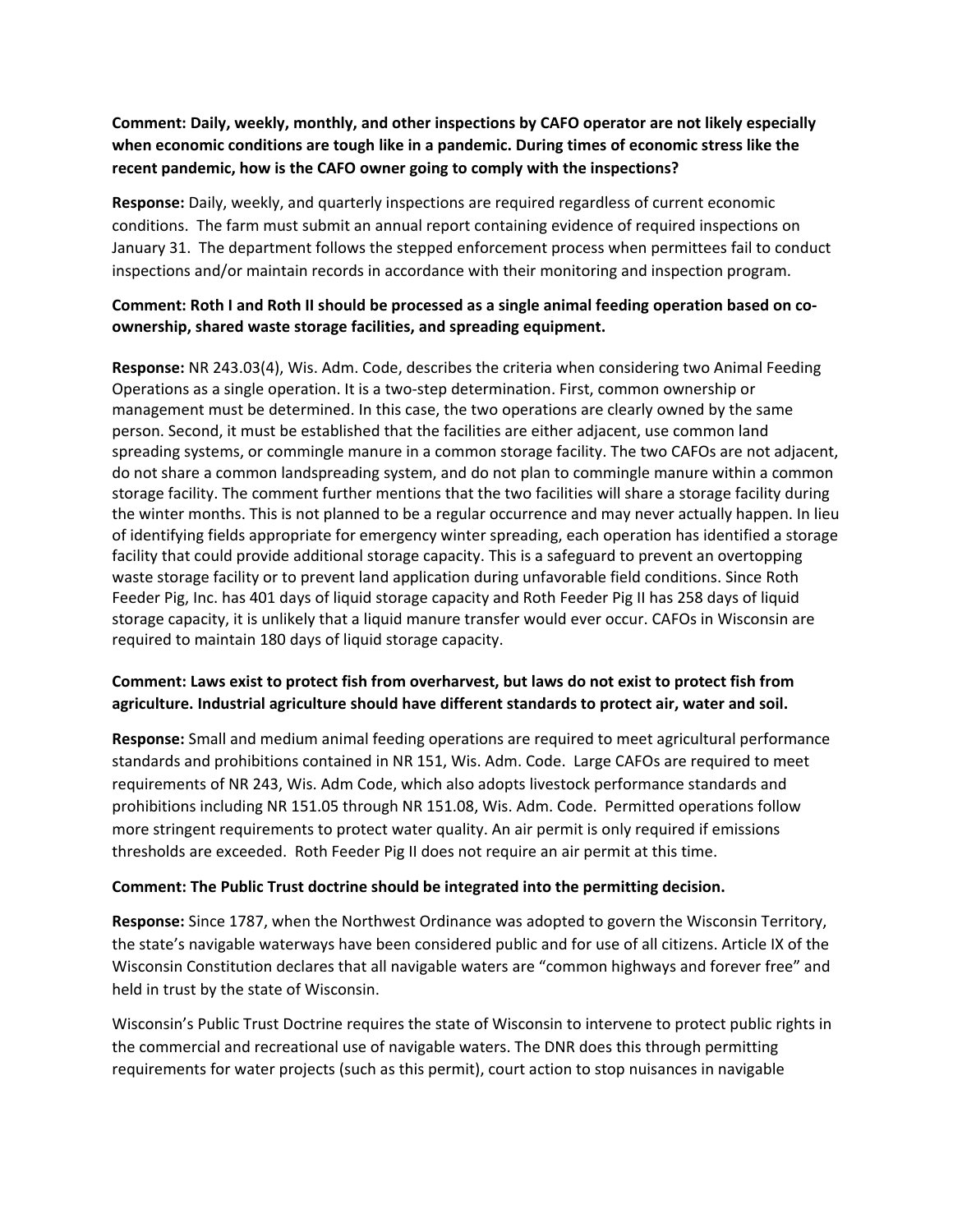waterways and statutes authorizing local zoning ordinances that limit development along navigable waterways.

#### **Comment: The DNR isn't working towards its mission statement by issuing a permit to Roth Feeder Pig II.**

**Response:** The DNR implements the CAFO WPDES permit program in accordance with the authority provided by the state legislature under ch. 283, Stats., and in accordance with federal law. Conditions in CAFO WPDES permits are consistent with this authority and the requirements outlined in ch. NR 243, Wis. Adm. Code.

#### **Comment: The total is actually 8160 animal units.**

**Response:** The total number of animal units to be housed by the operation is 2981. The permit application reflects 8160 head of swine including 5144 sows, 960 nursery pigs, 2008 gilts, and 48 boars. These animal types range from 0.1 to 0.5 animal unit per head.

**Comment: The permit allows discharges to groundwater. This is our drinking water. The permit also allows Roth Feeder Pig II to discharge to the Kickapoo River via an unnamed tributary. DNR cannot guarantee this operation will not harm Wisconsin citizens. Therefore, the permit should be denied.** 

**Response:** The department recognizes the public's concern for protecting water quality. Risks to water quality are minimized when operations adhere to the conditions in the permit and the practices outlined in their nutrient management plan. The proposed permit reflects the best management practices and nutrient management planning requirements in ch. NR 243, Wis. Adm. Code, designed to minimize impacts to surface and groundwater quality and avoid exceedances of water quality standards. The permit does allow for discharges to surface water and groundwater in accordance with NR 243.13 as long as water quality standards are not exceeded.

**Comment: Several comments described the inadequacy of the environmental analysis questionnaire (EAQ). The EAQ fails to mention downstream wetlands. The EAQ states property values will be unaffected; however, property values have been shown to decline by as much at 17%. The EAQ does not discuss alternatives to the project. The EAQ fails to describe that there is only a 20" separation to limestone bedrock throughout the Roth Feeder Pig II site.**

**Response:** The Environmental Analysis Questionnaire (EAQ) was originally submitted with the permit application on May 26, 2020. Additional information was requested on August 10, 2020 and was received on August 24, 2020. A wetland map was included with the EAQ for the production area. There are no wetlands within 2500' of the production area. Restriction maps within the NMP show wetland locations in relation to land application sites. The EAQ mentions that property values are anticipated to increase or remain the same. The EAQ states that the project location was determined based on the availability of land application sites. It is assumed that alternatives were not analyzed since the farm does not have land spreading agreements in other areas. The site meets the required separation to bedrock. Manure or process wastewater may not be land applied on areas with less than 24" to bedrock. Bedrock at the production area will need to be excavated to provide the require 1.5 ft separation distance to bedrock.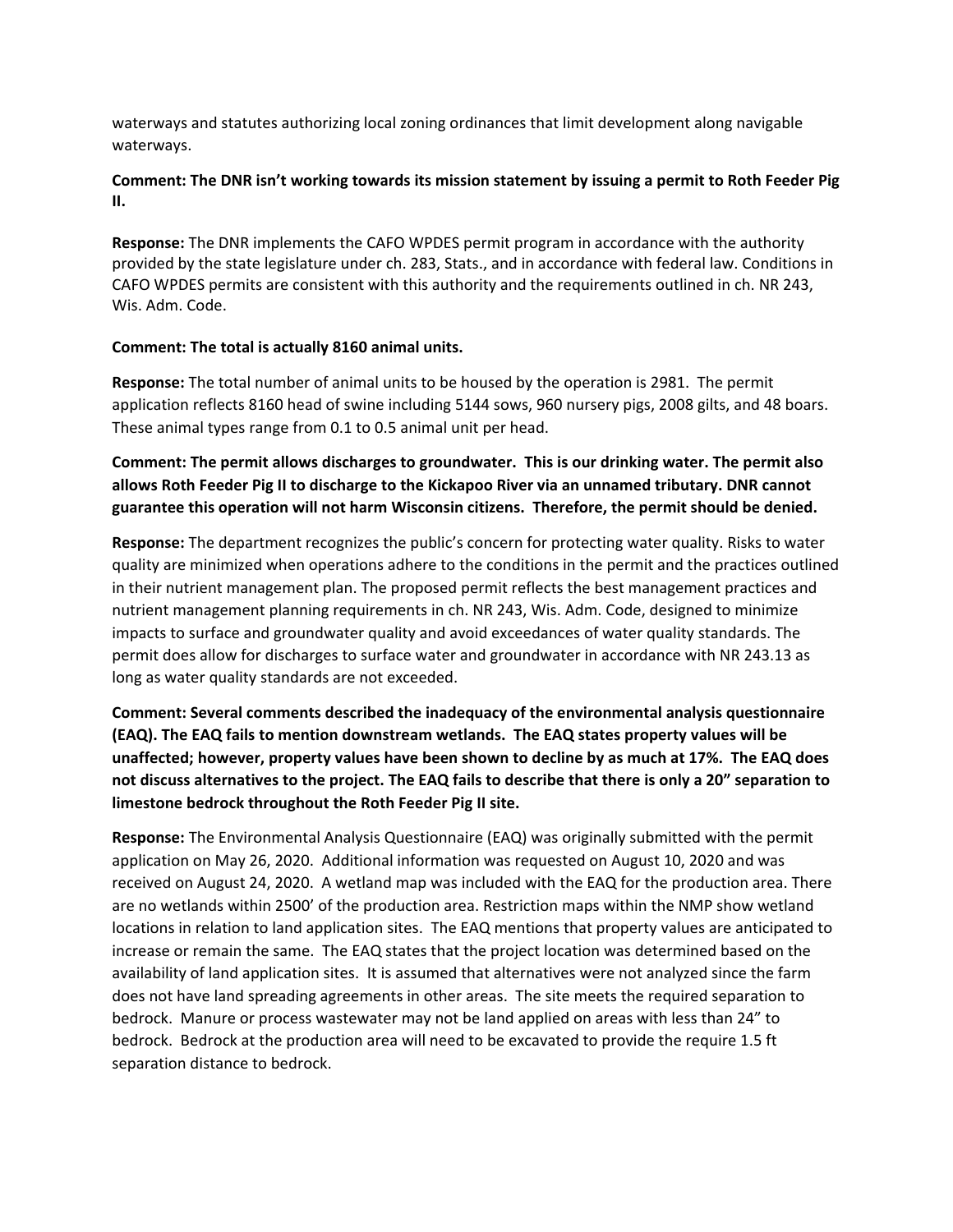The department has completed environmental analyses for many CAFO WPDES permit-related actions in the past. This includes the Environmental Assessment for the Large Dairy CAFO General Permit which can be found at [http://dnr.wi.gov/topic/AgBusiness/documents/LargeDairyCAFOGP-](http://dnr.wi.gov/topic/AgBusiness/documents/LargeDairyCAFOGP-EnvironmentalAssessment.pdf)[EnvironmentalAssessment.pdf.](http://dnr.wi.gov/topic/AgBusiness/documents/LargeDairyCAFOGP-EnvironmentalAssessment.pdf) The section pertaining to property values starts on p. 137. This document provides additional information related to projects such as this one, including discussions related to the issues identified in the comments.

#### **Comment: There is concern about endangered and threatened species in vicinity of the proposed operation. USFWS reports at least 12 species in or near Crawford County.**

**Response:** An endangered resource review occurred for the Roth Feeder Pig II construction site. No threatened or endangered species are anticipated to be impacted.

**Comment: The proposed permit should be denied due to being located in close proximity to indigenous burial sites and mounds. All uses (recreation, cultural, historic) of the proposed area should be considered.** 

**Response:** An archaeological and historical resource review occurred for the Roth Feeder Pig II site. No archaeological or historical resources are anticipated to be impacted.

**Comment: Emergency response planning should be a high priority. The farm is located on a small gravel road, which makes emergency response challenging. Manure hauling will be conducted on steep, narrow, winding roads and the potential for a truck to tip is high. Comments expressed concern that water quality and ecological degradation would occur due to spills from the production area (storage leaks) and at land application sites (dragline hose leaks, trucks tipping over). The emergency response plan included with the application is from 2007 and was simply copied from Roth Feeder Pig Inc. DNR should require more information from the applicant about emergency response before considering permitting.** 

**Response:** An emergency response plan that meets NR 243.15(7) is required to be developed and posted at the production area and with land application equipment within 30 days of permit issuance.

**Comment: Roads are already inadequate to handle the increased traffic from the proposed operation. The operation increases the potential for accidents and road damage. Roth Feeder Pig II won't repair the roads. Local taxes will increase to repair roads.** 

**Response:** The department does not have the authority to dictate traffic patterns and funding for infrastructure. This is addressed at the local level. WPDES permits are intended to protect water quality.

**Comment: The proposed operation will negatively impact air quality due to the storage and land application of manure and process wastewater. Roth Feeder Pig II decided not to calculate odor emissions even though DNR asked for the calculations. These impacts will result from increased emissions of particulate matter, carbon dioxide, ammonia, VOCs, methane, and hydrogen sulfide. Quantities of these hazardous air pollutants (HAPs) should be calculated. HAPs can also settle in valleys and pose an increased risk to low lying households. CAFOs are required to control these emissions if they have the potential to emit more than 10 tons per year of any single HAP or 25 tons per year of any combination of HAPs. Large vehicle traffic will also increase exhaust emissions, particulate matter, and fugitive dust concerns. These impacts increase the risk to respiratory health**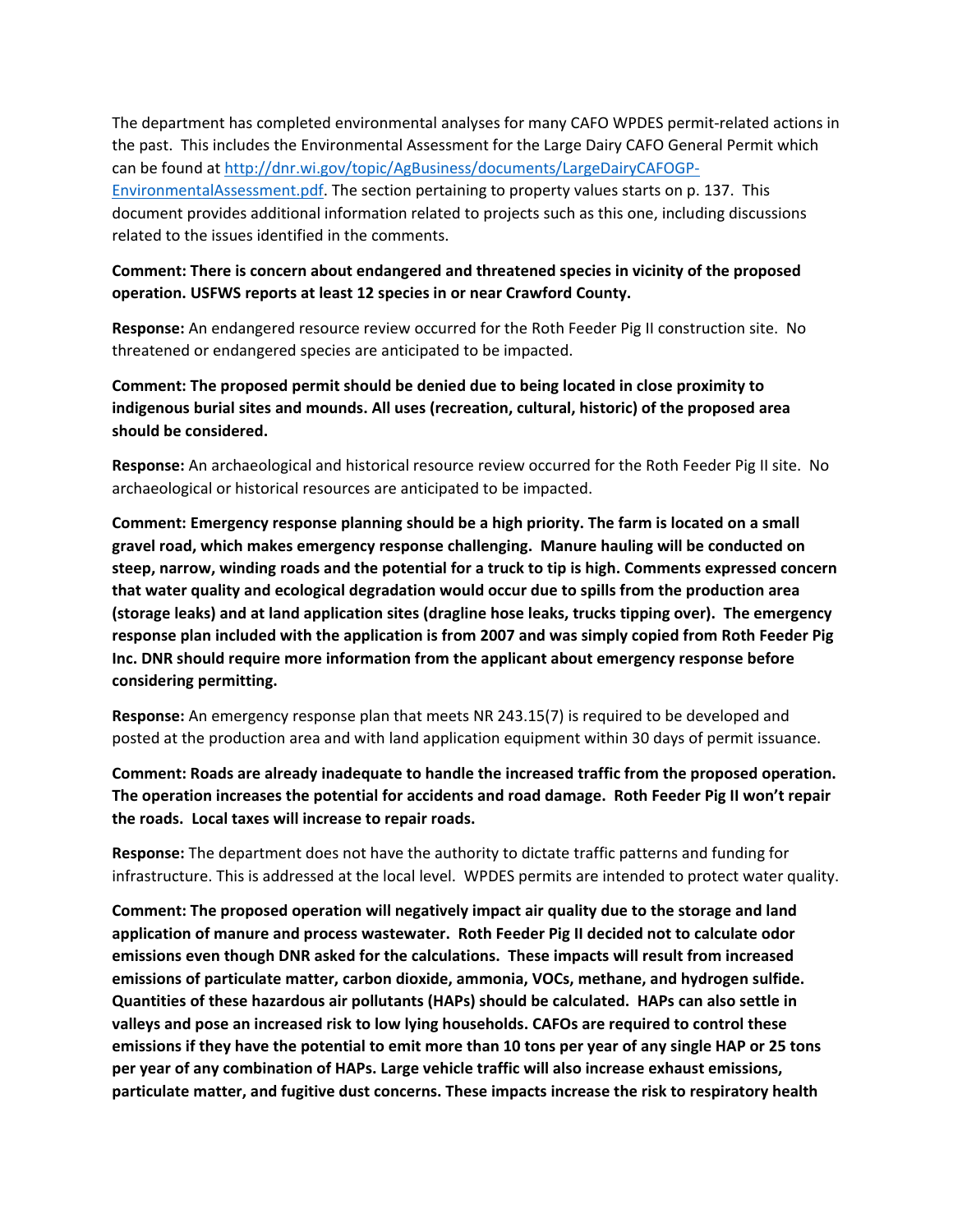**and can have severe impacts to human health if located downwind of the proposed operation. How is air quality monitored at CAFOs? A recent study suggested 17,900 deaths are attributed to U.S. agriculture resulting in reduced air quality. Clarify which best management practices are intended to reduce air quality impacts. The applicant stated NR 445.08(6)(d) prohibits the department from regulating emissions of hazardous air contaminants associated with agricultural waste. However, the department is not prohibited from regulating air emissions "to the extent required by federal law."** 

**Response:** The department has completed environmental analyses for many CAFO WPDES permitrelated actions in the past. This includes the Environmental Assessment for the Large Dairy CAFO General Permit which can be found at

[http://dnr.wi.gov/topic/AgBusiness/documents/LargeDairyCAFOGP-EnvironmentalAssessment.pdf.](http://dnr.wi.gov/topic/AgBusiness/documents/LargeDairyCAFOGP-EnvironmentalAssessment.pdf) This document provides additional information related to projects such as this one, including information related to emissions from larger-scale livestock operations.

The WPDES permit program is based on water quality protection and does not address air emissions or odor issues from CAFOs. The DNR has limited authority to regulate air emissions and odor from livestock operations. Information on the DNR's Air Program's efforts to address air emissions from livestock operations is located on the DNR's website at [https://dnr.wi.gov/topic/airquality/toxics.html.](https://dnr.wi.gov/topic/airquality/toxics.html) REA Engineering calculated ammonia and hydrogen sulfide emission estimates for the operation. It was estimated that ammonia emissions would be 118 to 294 pounds per day. Hydrogen sulfide emissions were estimated to be 7.4 pounds per day. Neither estimate triggers the emissions threshold such that an air quality permit is required.

The Wisconsin Division of Public Health (DPH), in cooperation with the Agency for Toxic Substances and Disease Registry (ATSDR), and the U.S. Environmental Protection Agency (EPA), monitored air quality near the existing Roth Feeder Pig farm, in Wauzeka, Wisconsin. Air monitoring was conducted at a single downwind residential location over two, 2-week periods in late May to early July 2009. The objective was to obtain air concentration data for hydrogen sulfide, in response to odor complaints and community health concerns, and to evaluate whether exposure to hydrogen sulfide is occurring at levels of health concern for residents. The following is a brief summary of the study.

Conclusion: DPH concludes that exposure to hydrogen sulfide in air at locations near the AV Roth Feeder Pig farm is not expected to harm people's health.

Basis for decision: Air monitoring indicates that hydrogen sulfide can at times be detected as an odor, but is not concentrated enough to be harmful.

Next steps: To protect community health and well-being: DHS recommends the adoption of best practices at the AV Roth farm to minimize any nuisance odors affecting neighbors.

A copy of the report can be found at the following link:

[https://www.atsdr.cdc.gov/HAC/pha/AVRothFeederPigFacility/AVRothFeederPigFacilityHC09-30-](https://www.atsdr.cdc.gov/HAC/pha/AVRothFeederPigFacility/AVRothFeederPigFacilityHC09-30-2009.pdf) [2009.pdf.](https://www.atsdr.cdc.gov/HAC/pha/AVRothFeederPigFacility/AVRothFeederPigFacilityHC09-30-2009.pdf)

**Comment: An economic evaluation for the area is necessary. Local communities pay the price when nutrient releases occur through increased costs for drinking water (new private wells, increased wastewater treatment taxes). Water utilities are already being forced to upgrade systems to comply with more stringent nutrient requirements but cannot afford the costs. Negative impacts to tourism,**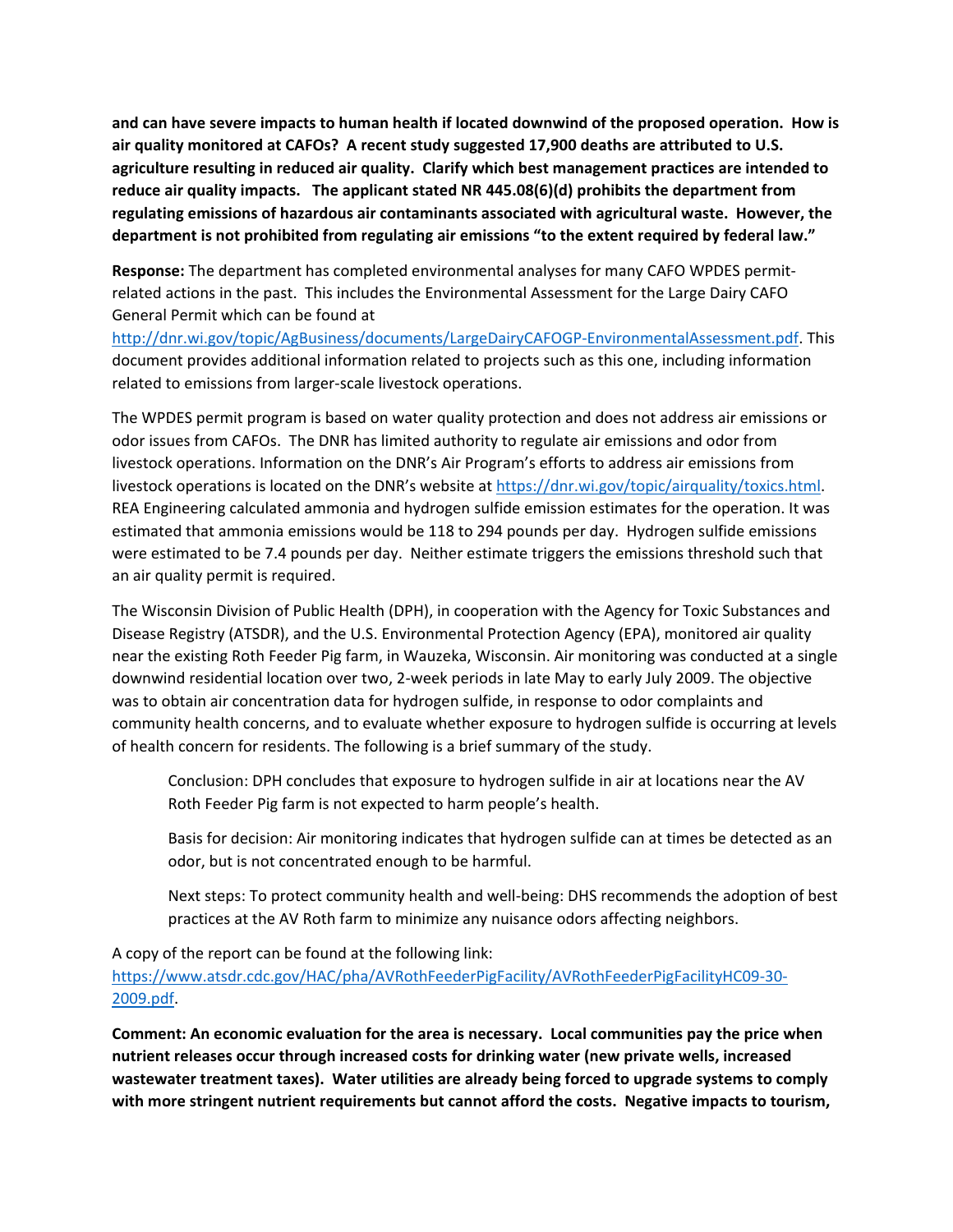**recreation, and small businesses will occur. Crawford County depends on tourism. The economic impact is already occurring due to neighbors of Roth Feeder Pig II moving. The proposed operation will deter investment and job opportunity. CAFOs do not create good paying jobs and often export goods. CAFOs are not economically efficient due to subsidies. Residential homes and farmland near the proposed operation will decrease in value. Roth Feeder Pig II should be responsible for any decreases in property values. The proposed operation will make nearby properties uninhabitable.**

**Response:** Roth Feeder Pig II completed an Environmental Analysis Questionnaire (EAQ) as part of their permit application. The response to #14 in the EAQ contain information pertaining to many of the issues described in the comment. The permit application can be found at [https://permits.dnr.wi.gov/water/SitePages/DocSetViewDet.aspx?DocSet=AG-APP-WC-2020-12-X04-](https://permits.dnr.wi.gov/water/SitePages/DocSetViewDet.aspx?DocSet=AG-APP-WC-2020-12-X04-23T14-01-25) [23T14-01-25.](https://permits.dnr.wi.gov/water/SitePages/DocSetViewDet.aspx?DocSet=AG-APP-WC-2020-12-X04-23T14-01-25)

For further information related to the economic impact associated with permitted farms, please view the environmental assessment for the Large Dairy General Permit

[\(http://dnr.wi.gov/topic/AgBusiness/documents/LargeDairyCAFOGP-EnvironmentalAssessment.pdf\)](http://dnr.wi.gov/topic/AgBusiness/documents/LargeDairyCAFOGP-EnvironmentalAssessment.pdf). This document provides additional information related to projects such as this one, including discussions related to the issues identified in the comments.

## **Comment: Roth Feeder Pig II should be required to set aside a large cleanup fund. The operation should also have adequate insurance to cover spills and damages.**

**Response:** The department does not have authority to require Roth Feeder Pig II to set aside a large cleanup fund nor have insurance for spills and damages. The operation is required to maintain an emergency response plan to efficient respond to spills to minimize potential impacts to the environment.

## **Comment: This is an environmental justice concern due to lack of resources to resist CAFOs in rural areas.**

**Response:** Comment noted. The site was analyzed utilizing EPA's environmental justice mapping and screening tool [\(https://ejscreen.epa.gov/mapper/\)](https://ejscreen.epa.gov/mapper/).

**Comments: The department received a number of comments that were not specific to the conditions being modified in the WPDES permit or did not provide any specific suggestions. These issues are iden tified below to acknowledge these broader issues of concern to the public.**

- AV Roth is a  $5<sup>th</sup>$  generation farmer.
- Roth Feeder Pig Inc. is a centennial farm in Crawford County.
- AV Roth cares about water quality. His family drinks water at both farm locations.
- 20 jobs will be created by Roth Feeder Pig II.
- I built two 6000 head swine facilities in Illinois in 1998. We have had no environmental issues during 23 years of operation. As long as Mr. Roth abides by the rules his facilities should produce the same results.I would encourage you to approve his facilities without unnecessary additional burdens.
- Roth Feeder Pig II raises feeder pigs. There will be demand for finishing operations, too. Additional facilities will follow.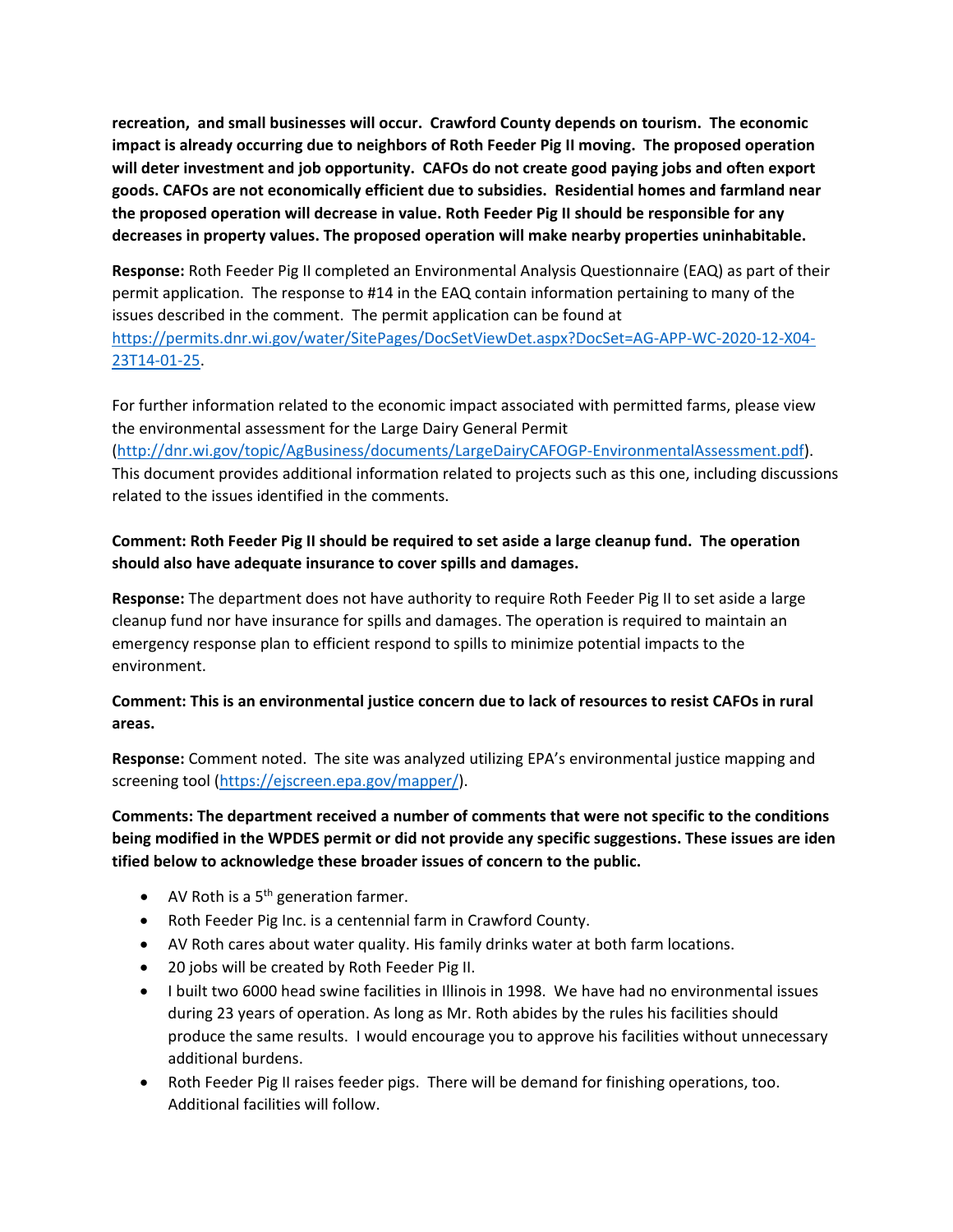- Remember the mega farmer can afford to have a deeper well drilled. The average citizen can't.
- CAFOs are terrible, especially for the animal. No to all factory farms. Another model is worth looking at.
- Given the track record from Roth Feeder Pig I, noncompliance is likely, and violations are going to occur.
- Value small farms that support local community. CAFOs destroy small farms.
- Roth Feeder Pig Inc.'s nutrient management history demonstrates insufficient land base for the nutrients produced. Wherever Roth Feeder Pig Inc. spreads, there has been a rapid increase in soil test P levels. Even beyond 200 ppm. This also indicates high levels f N leaching.
- Many examples of contaminated surface water, groundwater, fish kills from CAFOs.
- CAFOs caused destruction in Kewaunee County. The groundwater is irreversibly polluted in this area.
- Crawford County Public Health Dept is not fully staffed and lacks funds.
- American Public Health Association (APHA) recommended a moratorium on CAFOs.
- There is existing legislation proposed in the U.S. Congress, Farm System Reform Act that is calling for an immediate moratorium on CAFOs.
- it seems that regulators hands are being tied while the general public is subjected to the consequences and expense of corporate exploitation. Regulators lack strength/courage to stand up to powerful business interests.
- PPA exploit local resources to sell product to China. No hogs are marketed locally.
- Heaps of overlay and waste from the American taking of the galena mines is currently contaminating the water supply in southwest Wisconsin.
- Emerald Sky Dairy caused numerous environmental impacts.
- Crawford County Board agreed to a moratorium, but study was not able to be conducted due to the pandemic.
- MPCA has been developing an environmental review process that considers emissions in all feed lot permitting.
- Why put the need of one family above the need of many others.
- Roth Feeder Pig Inc was unable to move hogs a year ago and didn't know what to do. This is unacceptable.
- Roth Feeder Pig Inc has high levels of phosphates, e coli, and nitrates in proximity to farm.
- DNR staffers would probably lose their job if they denied the application.
- As a business owner, it is unfathomable that a business would consider a proposal that puts so many lives at risk. Don't know how Mr. Roth can sleep at night.
- Sand Creek only took a couple hours to drain after a major rain event.
- Need to stop CAFOs surgically remove them.
- Roth Feeder Pig Inc had too much manure and too few acres. NMP shows that P is building.
- I have seen damage from CAFOs in La Crosse County. Groundwater contamination by nitrate from CAFOs. This damage is permanent and has human health consequences. DNR was monitoring the damage but did not notify residents of the groundwater contamination.
- All other pig farms went out of business. Why should one prosper while all others lose their livelihood? Food supply shouldn't be in the hand of one farmer – what happens when he's gone? Small farms need to come back.
- The County Board supported Roth because "we don't want farmers to not feel welcome."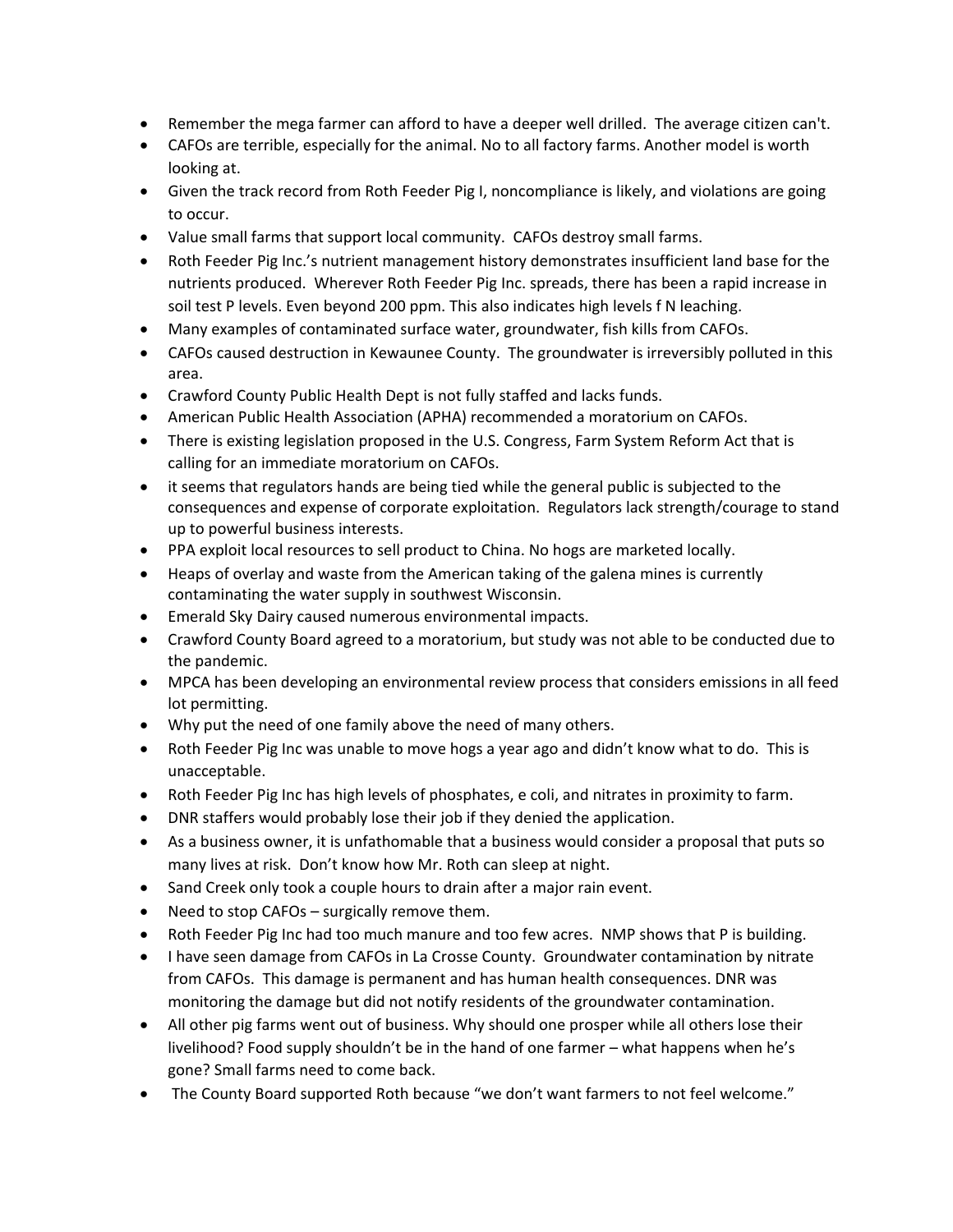- Such a permit will become a blueprint for CAFO expansion throughout WI
- Wild Rose Dairy and Mlsna have contaminated surface waters
- I've been very disappointed by DNR's inadequate approach to permitting CAFOs.
- I'm also very disappointed with you, Gov. Evers. I voted for you because I thought you would prioritize clean water over mega farm profits. DNR has already endangered my own well water in granting Wild Rose Dairy's expansion without regard to the sensitive karst geology in our area, the increasing flood events here, and Wild Rose's well documented shoddy management. DNR glossed over or simply disregarded scientific evidence presented in the response to the concerns raised at the public hearing.
- Please care about Creation
- CAFOs have a negative impact on quality of food
- CAFOs are a shockingly inhumane form of raising livestock for human consumption
- Support more funding for DNR oversight
- If you are in support of Roth Feeder Pig II, I'd be inclined to support deeply looking into your financial ties to such companies.
- This is not a farm, but more a farm factory of animals.
- My well is near the Wisconsin River had nitrate measured at 32 mg/L and is located downgradient from a hog operation.
- Nitrate levels in Spring Green groundwater are already rising.
- Upset the County CAFO Moratorium was not extended.
- Most of us believe that DNR is doing the bidding for Roth, Smithfield and JBS pork processors which are 100 % owned by the Brazilians and Chinese.
- It's no wonder the small farmer is going out. They get fewer tax breaks, grants, and programs helping them than the mega farmer it seems. Change some of those laws and stop helping the mega farmer.
- Whether it is the construction of the state's largest hog farm in Crawford County, massive PFAS pollution in La Crosse County, or lead pipes in Milwaukee, Wisconsin's clean water is under attack.
- Please support more funding for DNR oversight of these areas, stronger environmental impact requirements and assistance for small farmers who are working toward regenerative agriculture.
- The DNR used to be viewed with some trepidation by people in this state because they knew they could get in lots of trouble for polluting.
- I have monitored downstream of Roth Feeder Pig Inc and there is nothing living in the water. If it happened at the smaller operation then it will happen at the larger operation.
- do we want to perpetuate the production of meat that may be cheaper to buy but in the long run creates unsustainable damage to the public health, in terms of metabolic syndromes and NCDs (non-communicable diseases)?
- Don't you find it interesting that the only person to testify at your public hearing in favor of the pig factory was the millionaire who stands to gain even more millions if you approve this bad idea?
- CAFOs receive large taxpayer funded AG subsidies, grants, and tax write-offs. Their Right to farm, directly and indirectly negates their neighbors Right to live a quality life on their homesteads.